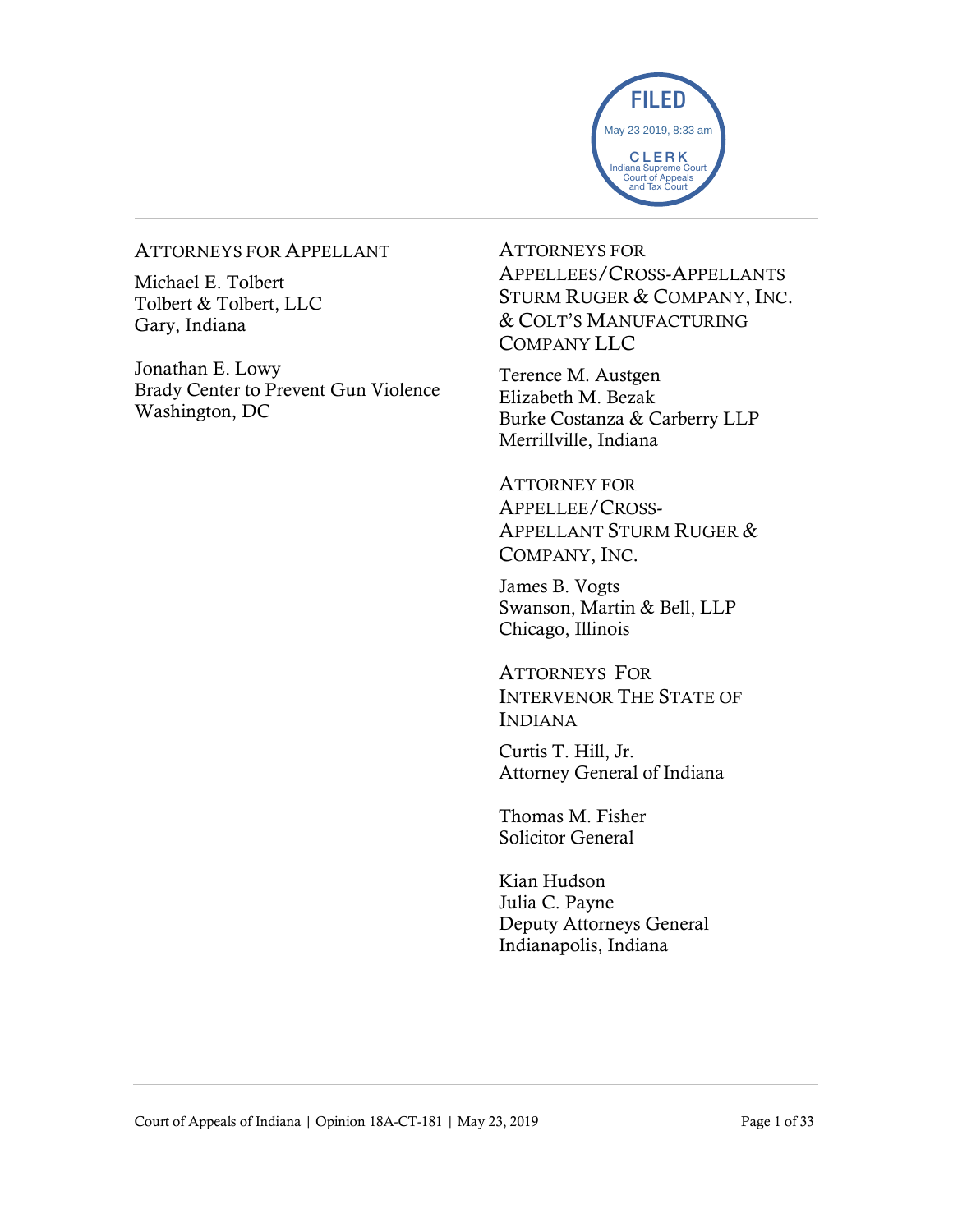ATTORNEYS FOR AMICI CURIAE SENATORS JIM TOMES, MARK MESSMER, AND DENNIS KRUSE, AND REPRESENTATIVES BEN SMALTZ, JERRY TORR, AND GREG STEUERWALD, MEMBERS OF THE INDIANA GENERAL ASSEMBLY

James Bopp, Jr. Corrine L. Youngs The Bopp Law Firm, PC Terre Haute, Indiana

# IN THE COURT OF APPEALS OF INDIANA

City of Gary, *Appellant-Plaintiff/Cross-Appellee,*

v.

Smith & Wesson Corp., Sturm, Ruger & Company, Inc., Colt's Manufacturing Company, LLC, Beretta U.S.A. Corp., Phoenix Arms, Glock, Inc., Beemiller, Inc. d/b/a High-Point Firearms, Browning Arms, and Taurus International Manufacturing, Inc.,

*Appellees-Defendants/Cross-Appellants*

May 23, 2019

Court of Appeals Case No. 18A-CT-181

Appeal from the Lake Superior Court

The Honorable John M. Sedia, Judge

Trial Court Cause No. 45D01-1211-CT-233

#### Crone, Judge.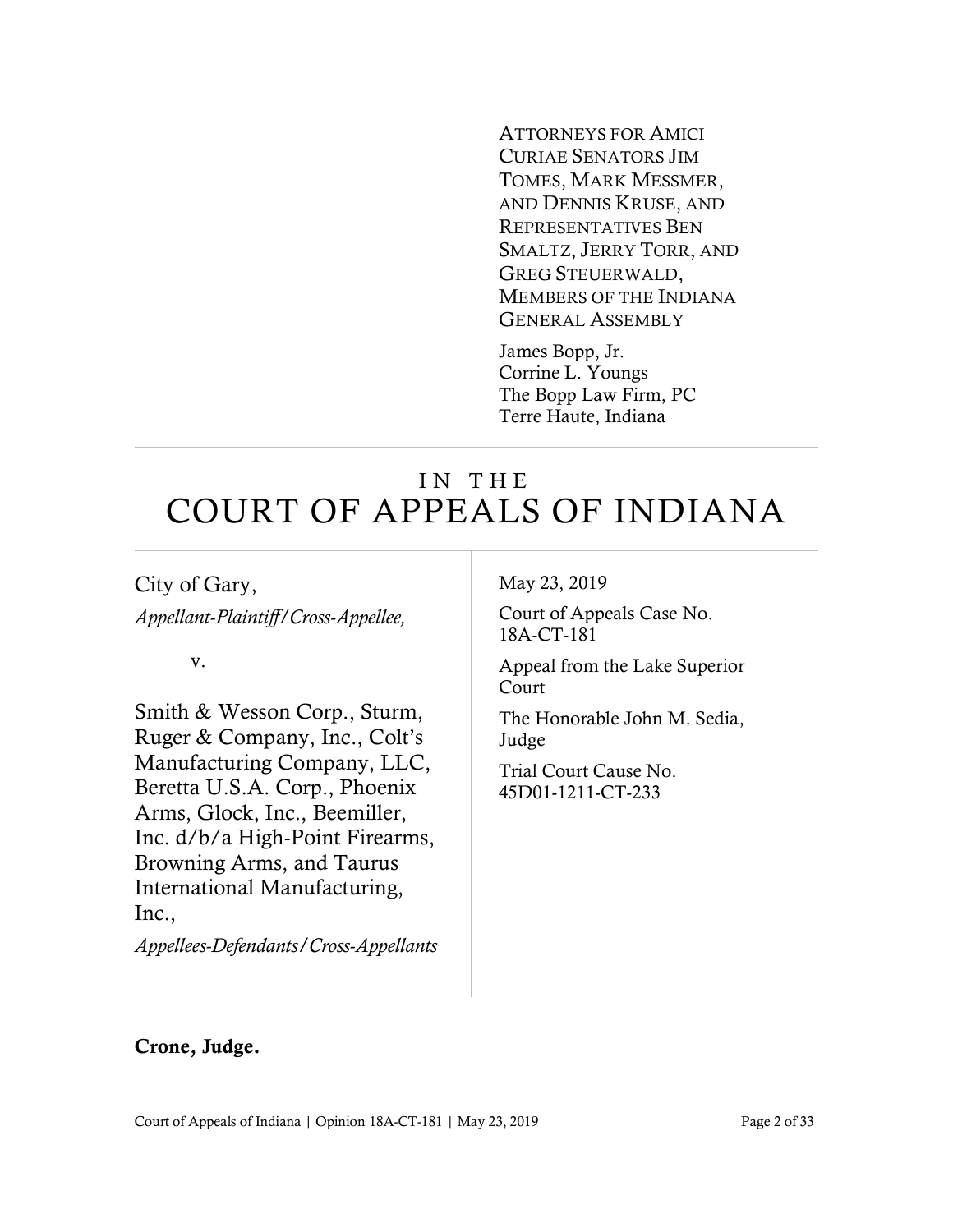#### Case Summary

- [1] The City of Gary ("the City") appeals the trial court's grant of judgment on the pleadings on its amended complaint against various handgun manufacturers ("the Manufacturers"), $\frac{1}{1}$  which includes claims for public nuisance, negligent distribution and marketing, and negligent design. The trial court ruled that the City's claims are barred by a 2015 amendment ("the Amendment") to Indiana Code Section 34-12-3-3 ("the Immunity Statute"), which made the statute retroactive to four days before the City filed its original complaint in 1999. The court also ruled that the Manufacturers are not entitled to attorney's fees and costs under Indiana Code Section 34-12-3-4. The court further ruled that, contrary to an earlier opinion from this Court in this case, the City's claims are also barred by the federal Protection of Lawful Commerce in Arms Act ("the PLCAA").
- [2] On appeal, the City argues that the Amendment is unconstitutional and that its claims are not barred by either the Immunity Statute or the PLCAA. The State of Indiana has intervened to defend the Amendment's constitutionality. The Manufacturers argue that the City's lawsuit is an unlawful attempt to regulate firearms and that the trial court erred in denying them attorney's fees and costs

 $1$  The Manufacturers are Smith & Wesson Corp., Ruger & Co., Inc., Beretta U.S.A. Corp., Colt's Manufacturing Company, LLC, Phoenix Arms, Glock, Inc., Beemiller, Inc. d/b/a Hi-Point Firearms, Browning Arms, and Taurus International Manufacturing, Inc.

Court of Appeals of Indiana | Opinion 18A-CT-181 | May 23, 2019 Page 3 of 33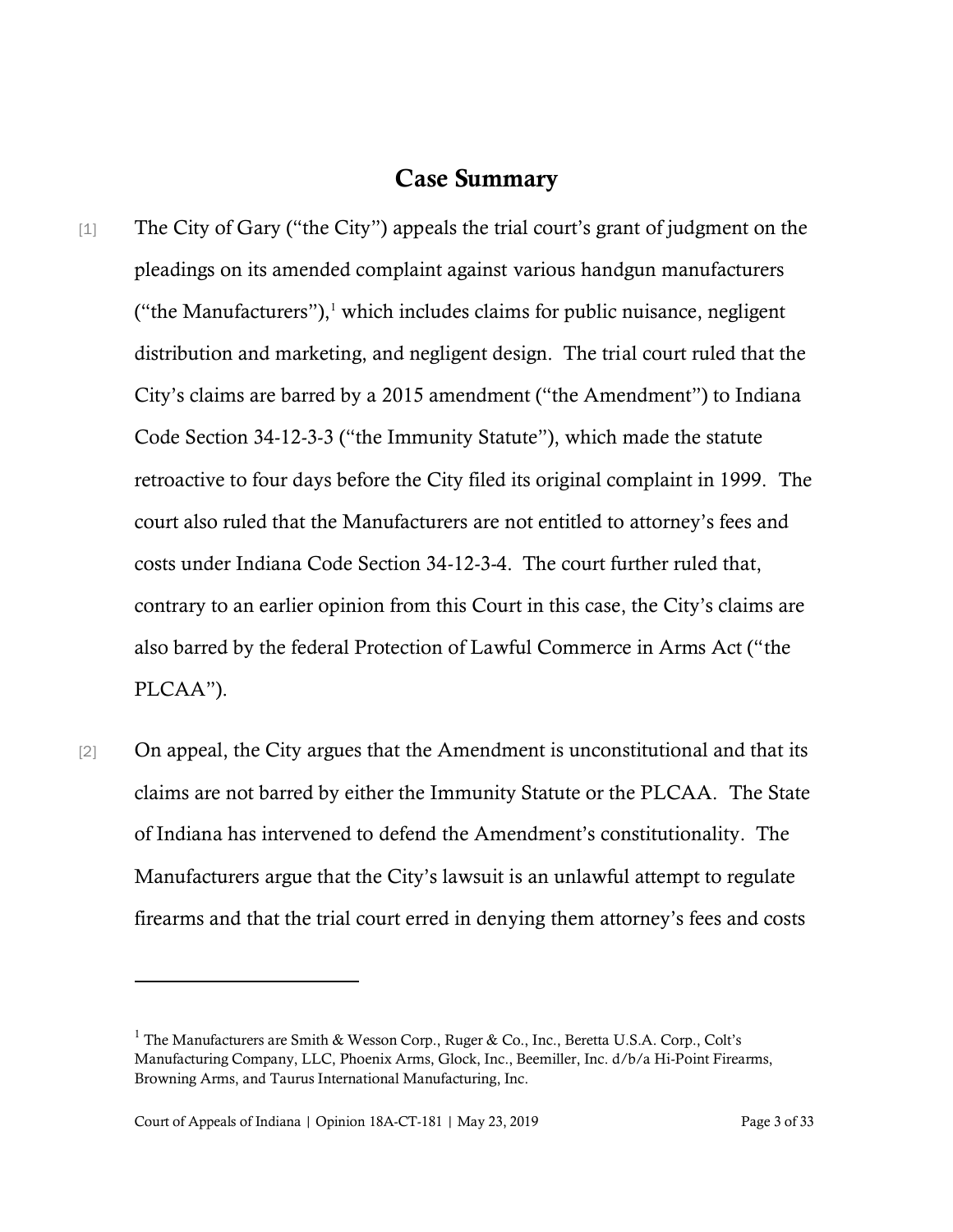under Indiana Code Section 34-12-3-4. We conclude as follows: (1) the City's lawsuit is not an unlawful attempt to regulate firearms; (2) the City has failed to establish that the Amendment is unconstitutional; (3) the Immunity Statute does not bar all of the City's claims; (4) the Manufacturers are not entitled to attorney's fees and costs; and (5) pursuant to the law of the case doctrine, we reaffirm our prior holding that the PLCAA does not bar the City's claims. Accordingly, we affirm in part, reverse in part, and remand for further proceedings.

#### Facts and Procedural History

- [3] In August 1999, the City lodged a complaint for damages and injunctive relief against the Manufacturers and various handgun distributors and retail dealers. The complaint was dated August 27 and was file-stamped by the trial court clerk on August 30. The defendants filed a motion to dismiss for failure to state a claim pursuant to Indiana Trial Rule 12(B)(6), which the trial court granted.
- [4] In January 2001, the City filed an amended complaint. In the first appeal in this case, the Indiana Supreme Court described the amended complaint as follows:

The complaint alleges that manufacturers of handguns typically sell to "distributors" who resell at wholesale to "dealers" who in turn sell at retail to the general public. Some categories of persons are prohibited by law from purchasing guns, and all dealer-defendants are alleged to have knowingly sold to illegal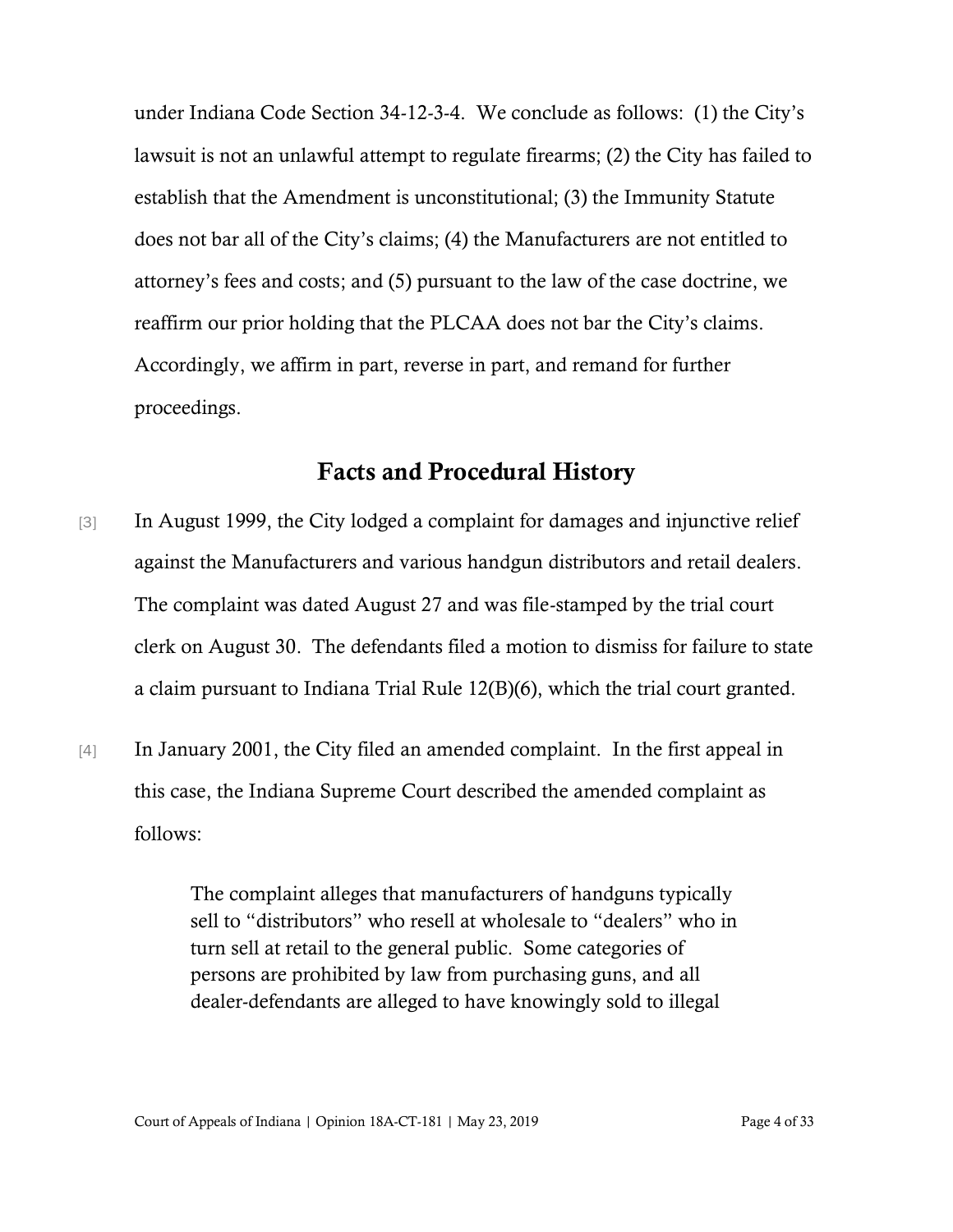buyers through intermediaries in "straw purchases"....<sup>[2]</sup> Some other practices of dealers are also alleged to generate illegal purchases. These include failure by some dealers to obtain the required information for background checks required by federal law, sales of a number of guns to the same person, and intentional "diversion" of guns by some dealers to illegal purchasers.

The City alleges that the manufacturers know of these illegal retail sales of handguns, and know that a small percentage of dealers, including the dealer-defendants here, account for a large portion of illegally obtained handguns. The City alleges the manufacturers and distributors have the ability to change the distribution system to prevent these unlawful sales but have intentionally failed to do so.

The City alleges that these and other practices generate substantial additional cost to the public in general and the City in particular. Possession of unlawfully purchased guns is claimed to contribute to crime that requires expenditure of public resources in addition to the obvious harm to the victims. The complaint alleges that seventy murders with handguns took place in Gary in 1997, and another fifty-four in 1998. From 1997 through 2000, 2,136 handguns used in crimes were recovered. Of these, 764 were sold through dealers who are defendants in this suit. The City also asserts that harm is suffered by the City at the time of the sale of an illegal handgun because these unlawful sales generate additional requirements to investigate and prosecute the violations of law.

In addition to challenging the distribution practice of the defendants, the City also alleges negligent design of the handguns by the manufacturers that contributes to these injuries. Finally,

<sup>&</sup>lt;sup>2</sup> A straw purchaser "pose[s] as the buyer (the straw or middleman) of a firearm actually intended for" another person. *KS&E Sports v. Runnels*, 72 N.E.3d 892, 897 (Ind. 2017).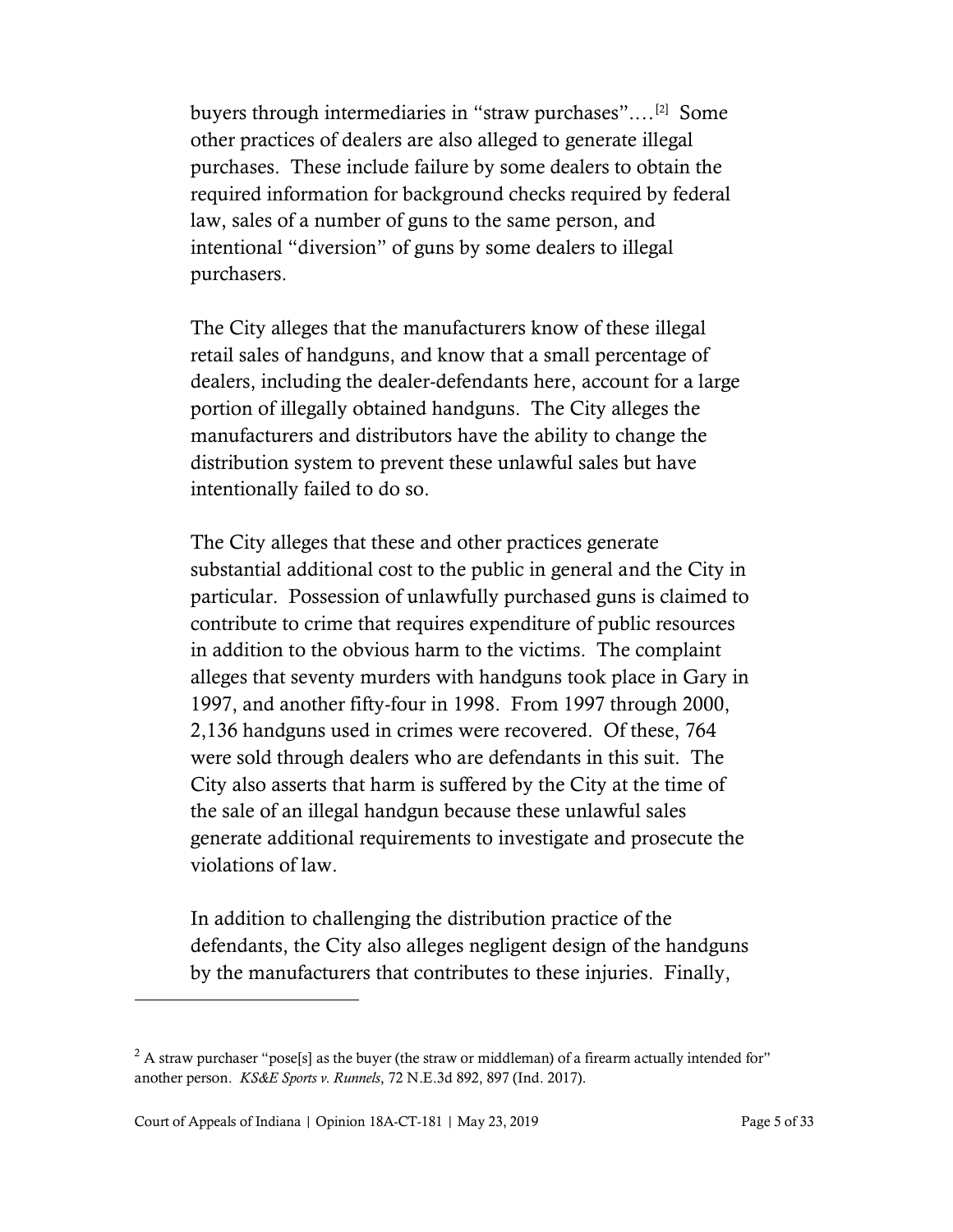the City alleges that the manufacturers engage in deceptive advertising of their product by asserting that a gun in the home offers additional safety for the occupants when in fact the contrary is the case.

Count I of the complaint alleges that these facts support a claim for public nuisance.<sup>[3]</sup> Count II asserts a claim for negligence in distribution of guns and Count III presents a claim for their negligent design. All Counts request compensatory and punitive damages and injunctive relief.

*City of Gary v. Smith & Wesson Corp.*, 801 N.E.2d 1222, 1227-29 (Ind. 2003) ("*Gary 1*").

- [5] The defendants filed a motion to dismiss the City's amended complaint for failure to state a claim, which the trial court granted. On appeal, another panel of this Court affirmed in part and reversed in part. Our supreme court granted transfer, reversed the trial court's dismissal, and remanded for further proceedings on all three counts. *Id*. at 1249.
- [6] In the meantime, the Indiana General Assembly had enacted the Immunity Statute, which became effective April 18, 2001. The statute states in pertinent part that, with certain exceptions not relevant here,

<sup>3</sup> *See* Ind. Code § 32-30-6-6 ("Whatever is: (1) injurious to health; (2) indecent; (3) offensive to the senses; or (4) an obstruction to the free use of property; so as essentially to interfere with the comfortable enjoyment of life or property, is a nuisance, and the subject of an action."). "If a proper case is made, the nuisance may be enjoined or abated and damages recovered for the nuisance." Ind. Code § 32-30-6-8. A civil action to abate or enjoin a nuisance may be brought by "the attorney of any city or town in which a nuisance exists." Ind. Code § 32-30-6-7(b).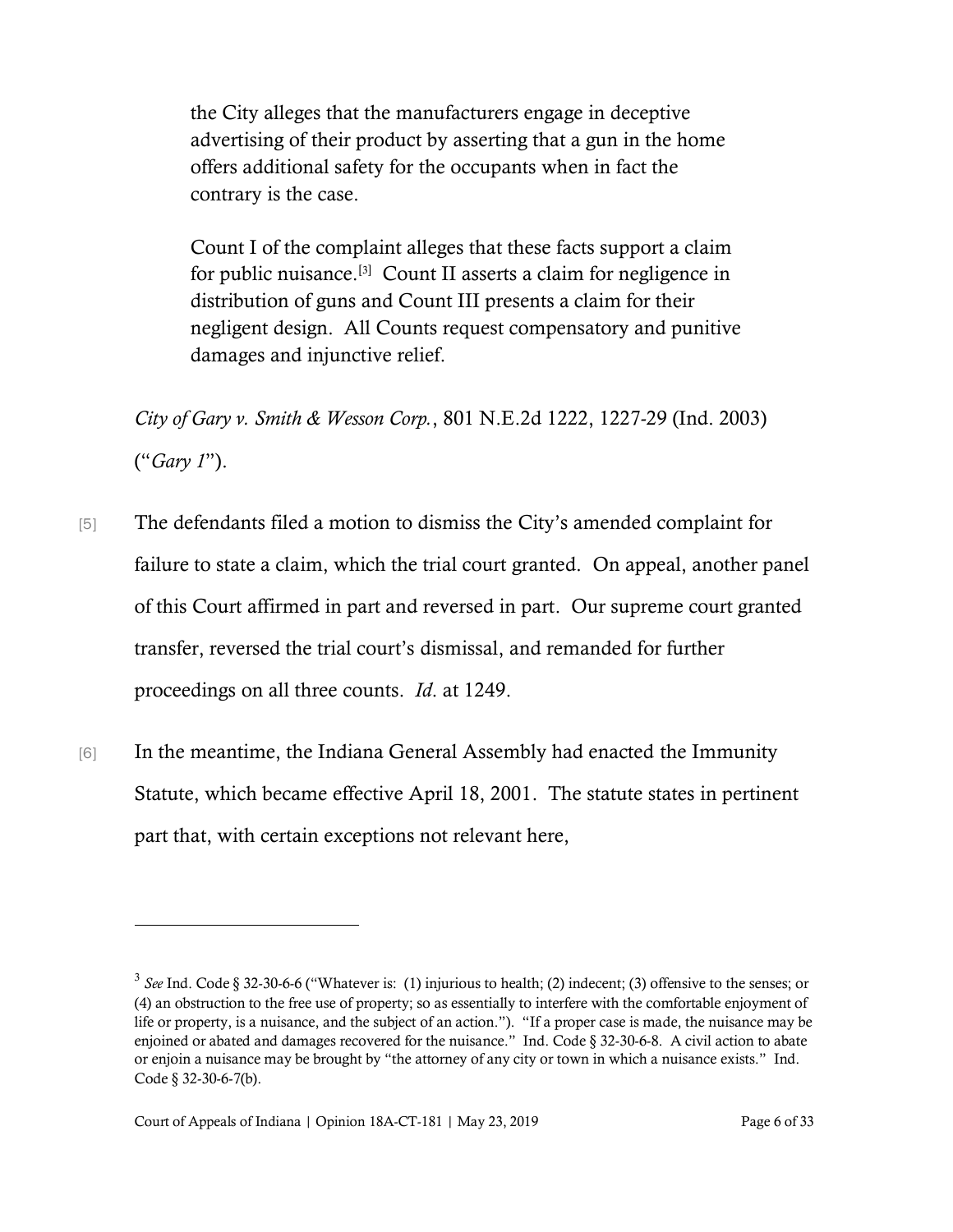a person $^{[4]}$  may not bring or maintain an action against a firearms or ammunition manufacturer, trade association, or seller for:

(1) recovery of damages resulting from, or injunctive relief or abatement of a nuisance relating to, the lawful:

(A) design;

(B) manufacture;

(C) marketing; or

(D) sale;

of a firearm or ammunition for a firearm; or

(2) recovery of damages resulting from the criminal or unlawful misuse of a firearm or ammunition for a firearm by a third party.

Ind. Code § 34-12-3-3.

[7] In 2005, the United States Congress enacted the PLCAA, which provides that "[a] qualified civil liability action may not be brought in any Federal or State court" and that "[a] qualified civil liability action that is pending on October 26, 2005, shall be immediately dismissed by the court in which the action was brought or is currently pending." 15 U.S.C. § 7902(a), -(b). A qualified civil liability action is

 $<sup>4</sup>$  Indiana Code Section 34-12-3-2 defines "person" for purposes of that chapter as "a human being,</sup> corporation, limited liability company, partnership, unincorporated association, or governmental entity."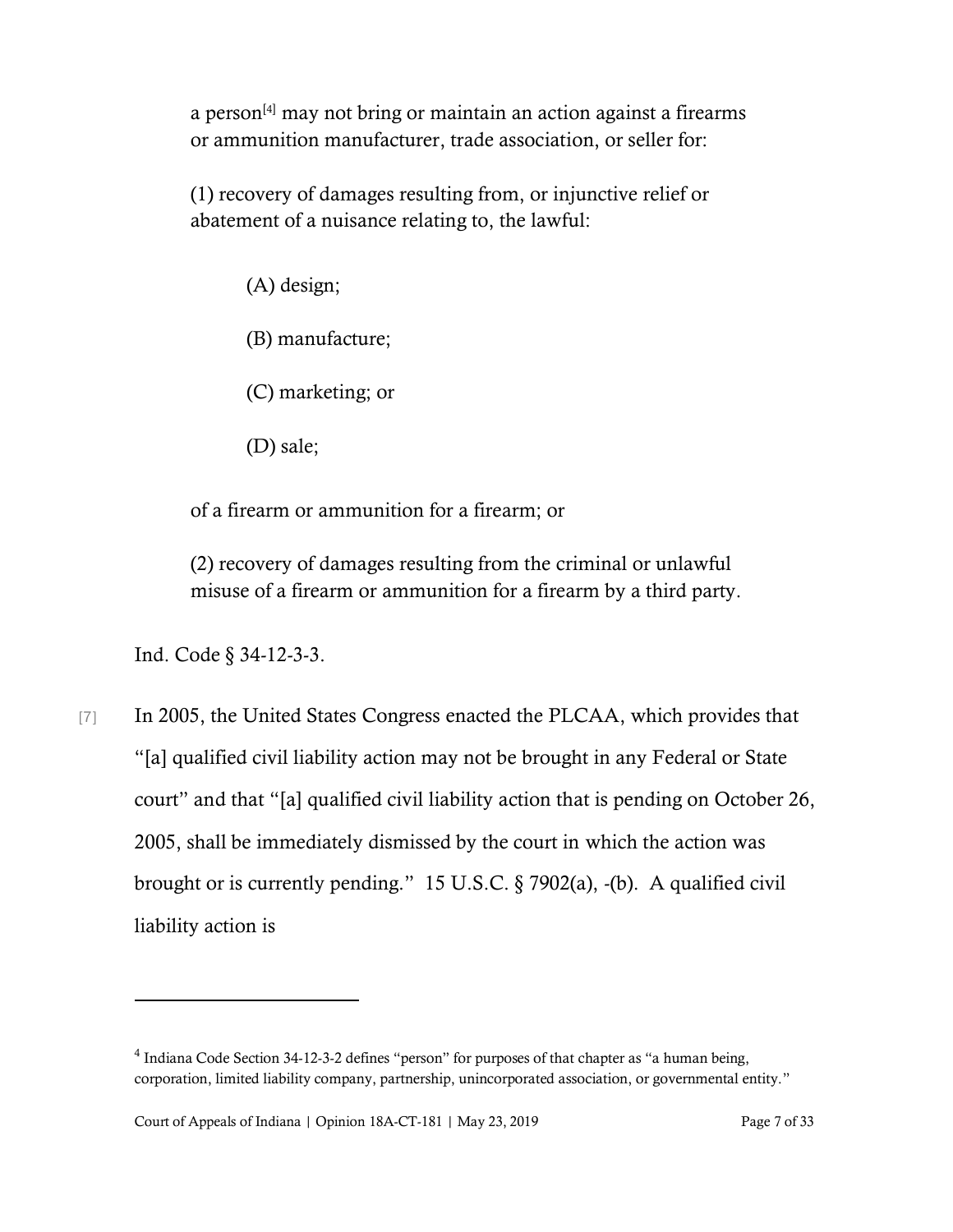a civil action or proceeding or an administrative proceeding brought by any person against a manufacturer or seller of a qualified product [e.g., a firearm], or a trade association, for damages, punitive damages, injunctive or declaratory relief, abatement, restitution, fines, or penalties, or other relief, resulting from the criminal or unlawful misuse of a qualified product by the person or a third party ….

15 U.S.C. § 7903(5)(A). A qualified civil liability action does *not* include

(iii) an action in which a manufacturer or seller of a qualified product knowingly violated a State or Federal statute *applicable to the sale or marketing of the product*, and the violation was a proximate cause of the harm for which relief is sought, including --

(I) any case in which the manufacturer or seller knowingly made any false entry in, or failed to make appropriate entry in, any record required to be kept under Federal or State law with respect to the qualified product, or aided, abetted, or conspired with any person in making any false or fictitious oral or written statement with respect to any fact material to the lawfulness of the sale or other disposition of a qualified product; or

(II) any case in which the manufacturer or seller aided, abetted, or conspired with any other person to sell or otherwise dispose of a qualified product, knowing, or having reasonable cause to believe, that the actual buyer of the qualified product was prohibited from possessing or receiving a firearm or ammunition under [federal law].

*Id.* (emphasis added). "This exception has been referred to as the 'predicate' exception' because its operation requires an underlying or predicate statutory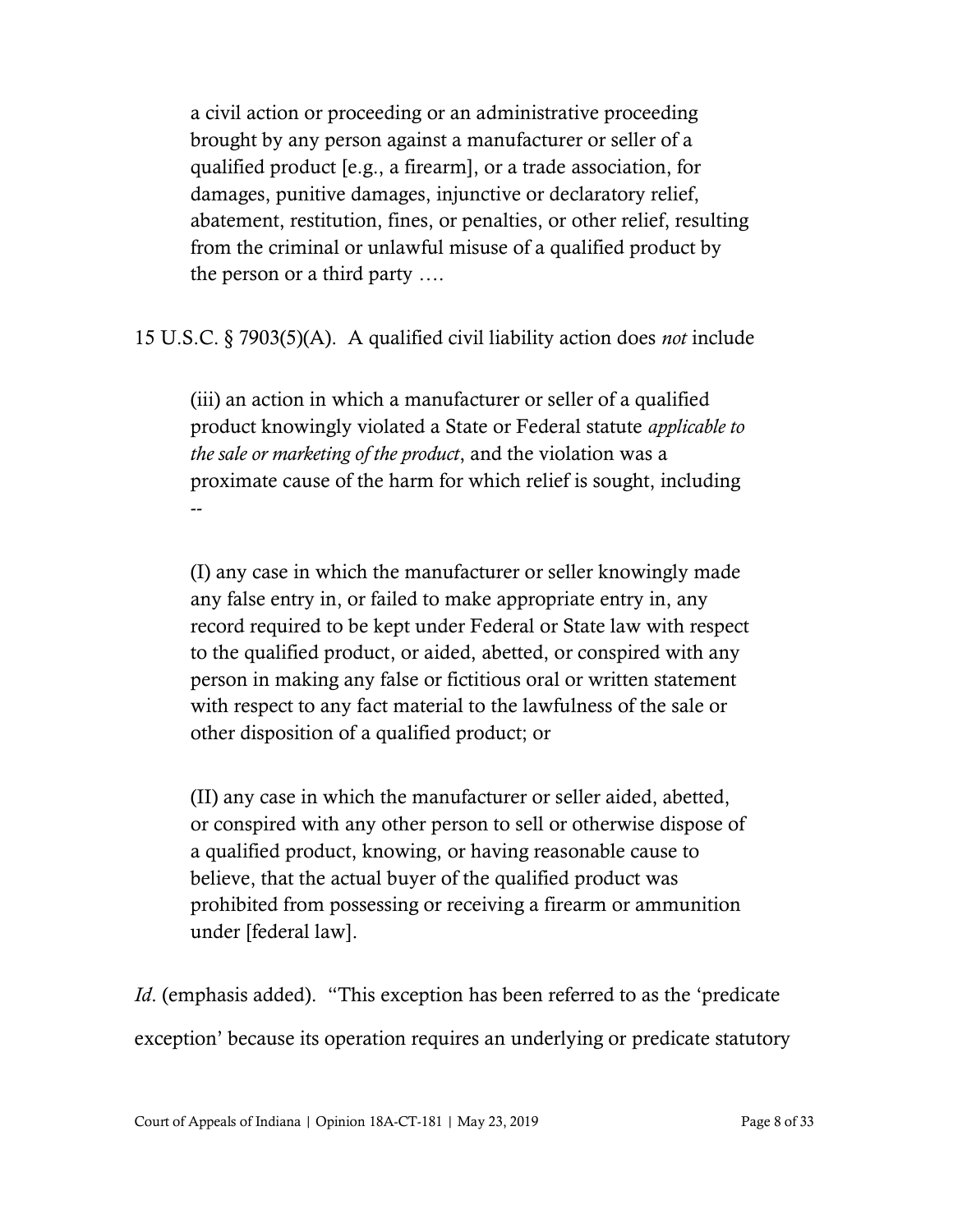violation." *Smith & Wesson Corp. v. City of Gary*, 875 N.E.2d 422, 429-30 (Ind. Ct. App. 2007) ("*Gary 2*"), *trans. denied* (2009).

- [8] In November 2005, the Manufacturers filed a motion to dismiss, asserting that the PLCAA barred the City's claims. The trial court denied the motion on the basis that PLCAA was unconstitutional. On appeal, another panel of this Court affirmed on a different basis: $5$  that the City's claims fall under the predicate exception and therefore are not barred by the PLCAA. *See id*. at 431 ("The word 'applicable' is not defined by the statute but is generally defined as '[c]apable of being applied.' American Heritage Dictionary of the English Language 63 (1981). We cannot say that the word 'applicable' in the predicate exception is ambiguous. On the face of the language, Indiana's public nuisance statute appears applicable to the sale or marketing of firearms."). The *Gary 2* court went on to say, "even assuming that the PLCAA requires an underlying violation of a statute directly applicable to the sale or marketing of a firearm, the City alleged such violations in their complaint." *Id*. at 432-33.
- [9] On May 4, 2015, Governor Mike Pence signed a bill (the Amendment) that made the Immunity Statute retroactive to August 26, 1999, four days before the City filed its original complaint. Ind. Public Law 106-2015, § 4; *see also id*. at § 1 (amending Ind. Code  $\S$  34-12-3-0.1 to state, "This chapter applies to actions filed before, after, or on April 18, 2001."). In November 2015, the Manufacturers filed a motion for judgment on the pleadings pursuant to

<sup>&</sup>lt;sup>5</sup> Consequently, the City's citations to the trial court's ruling in its appellate briefs are not well taken.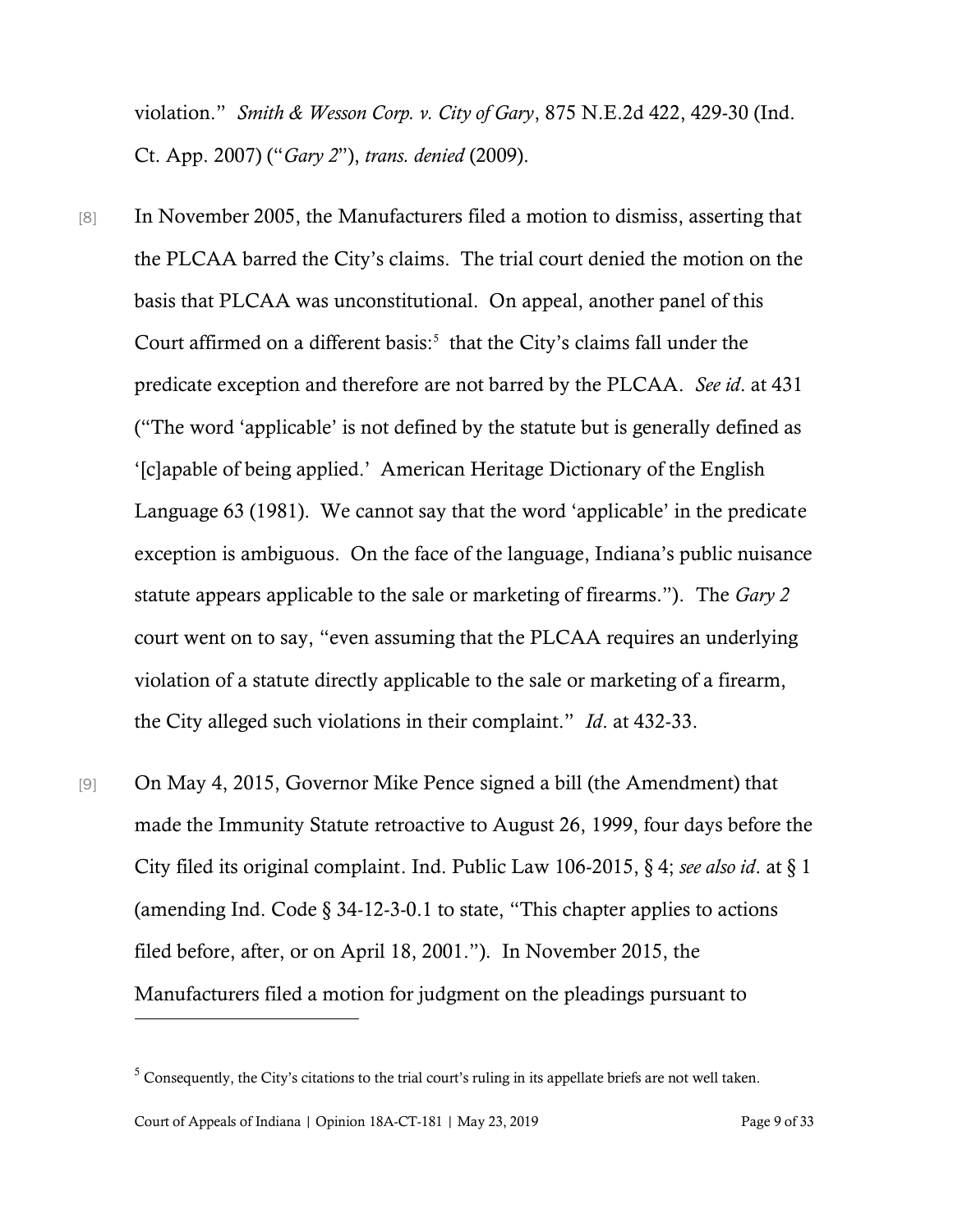Indiana Trial Rule 12(C). The Manufacturers asserted that the Amendment now compelled dismissal of the City's claims pursuant to the Immunity Statute, and they renewed their argument that they are also entitled to dismissal under the PLCAA. In response, the City asserted that the Amendment, the Immunity Statute, and the PLCAA are either inapplicable or unconstitutional.

- [10] In January 2018, after a hearing, the trial court issued an order granting the Manufacturers' motion. The court did not address the City's constitutional challenges to the Amendment but concluded that the Manufacturers are entitled to immunity under the Immunity Statute because there was no allegation that their "sales practices violated any specific statute, regulation or ordinance related directly to the sale of firearms." Appealed Order at 4. Likewise, the court did not address the City's constitutional challenges to the PLCAA but concluded that the Manufacturers are entitled to immunity under that statute because the City had "alleged no violations of any Indiana or federal statutes specifically applicable to the sale or marketing of firearms." *Id*. at 5. The court further stated that case law subsequent to this Court's opinion in *Gary 2* "has made it clear that [violations] of public nuisance statutes do not meet the definition of a State or Federal statute applicable to the sale or marketing of firearms …." *Id*. The court entered a final appealable judgment in the Manufacturers' favor but denied their request for attorney's fees and costs under Indiana Code Section 34-12-3-4.
- Court of Appeals of Indiana | Opinion 18A-CT-181 | May 23, 2019 Page 10 of 33 [11] The City now appeals the grant of the Manufacturers' motion for judgment on the pleadings, and the Manufacturers cross-appeal the denial of attorney's fees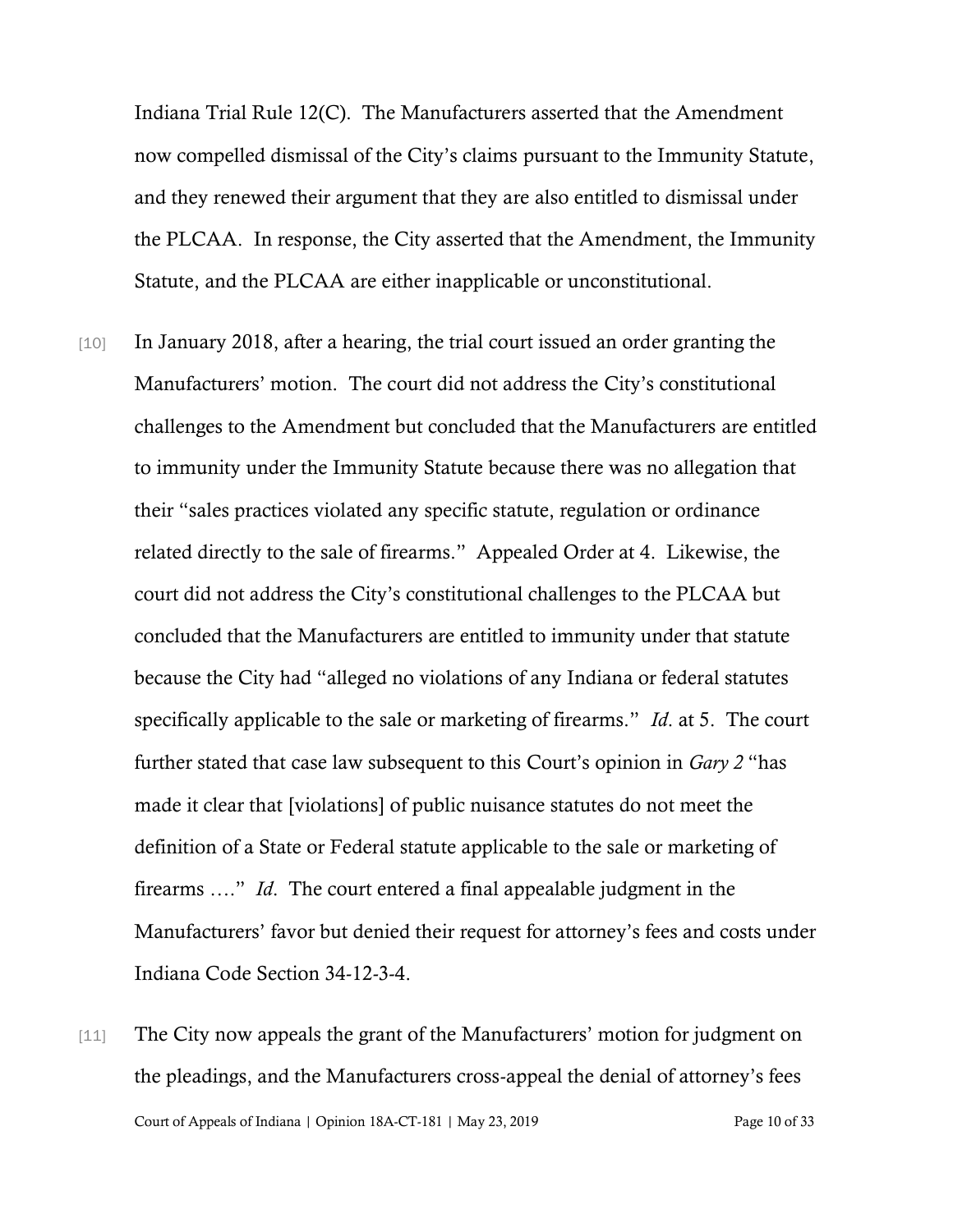and costs. The State of Indiana has intervened to defend the Amendment's constitutionality. 6 Several members of the General Assembly have filed an amicus brief urging affirmance of the trial court's ruling.<sup>7</sup> Additional facts will be provided as necessary.

#### Discussion and Decision

[12] Where, as here, a Trial Rule 12(C) motion for judgment on the pleadings essentially argues that the complaint fails to state a claim upon which relief can be granted, we treat it as a Trial Rule 12(B)(6) motion. *KS&E Sports v. Runnels*, 72 N.E.3d 892, 898 (Ind. 2017). "We view motions to dismiss for failure to state a claim with disfavor because such motions undermine the policy of deciding causes of action on their merits." *Schrage v. Audrey R. Seberger Living Tr.*, 52 N.E.3d 54, 59 (Ind. Ct. App. 2016). Trial Rule 12(B)(6) motions test the legal sufficiency of a complaint, i.e., whether the allegations in the complaint establish any set of circumstances under which the plaintiff would be entitled to relief. *Veolia Water Indpls., LLC v. Nat'l Trust Ins. Co.*, 3 N.E.3d 1, 4 (Ind. 2014). When evaluating the trial court's ruling, we accept the facts alleged in the complaint as true and should not only consider the pleadings in the light most favorable to the plaintiff, but also draw every reasonable inference in favor of

l

<sup>&</sup>lt;sup>6</sup> See Ind. Code § 34-33.1-1-1(a) ("If the constitutionality of a state statute ... affecting the public interest is called into question in an action, suit, or proceeding in any court to which any agency, officer, or employee of the state is not a party, the court shall certify this fact to the attorney general and shall permit the attorney general to intervene on behalf of the state and present … arguments on the question of constitutionality.").

 $<sup>7</sup>$  Those members are Senators Jim Tomes, Mark Messmer, and Dennis Kruse, and Representatives Ben</sup> Smaltz, Jerry Torr, and Greg Steuerwald.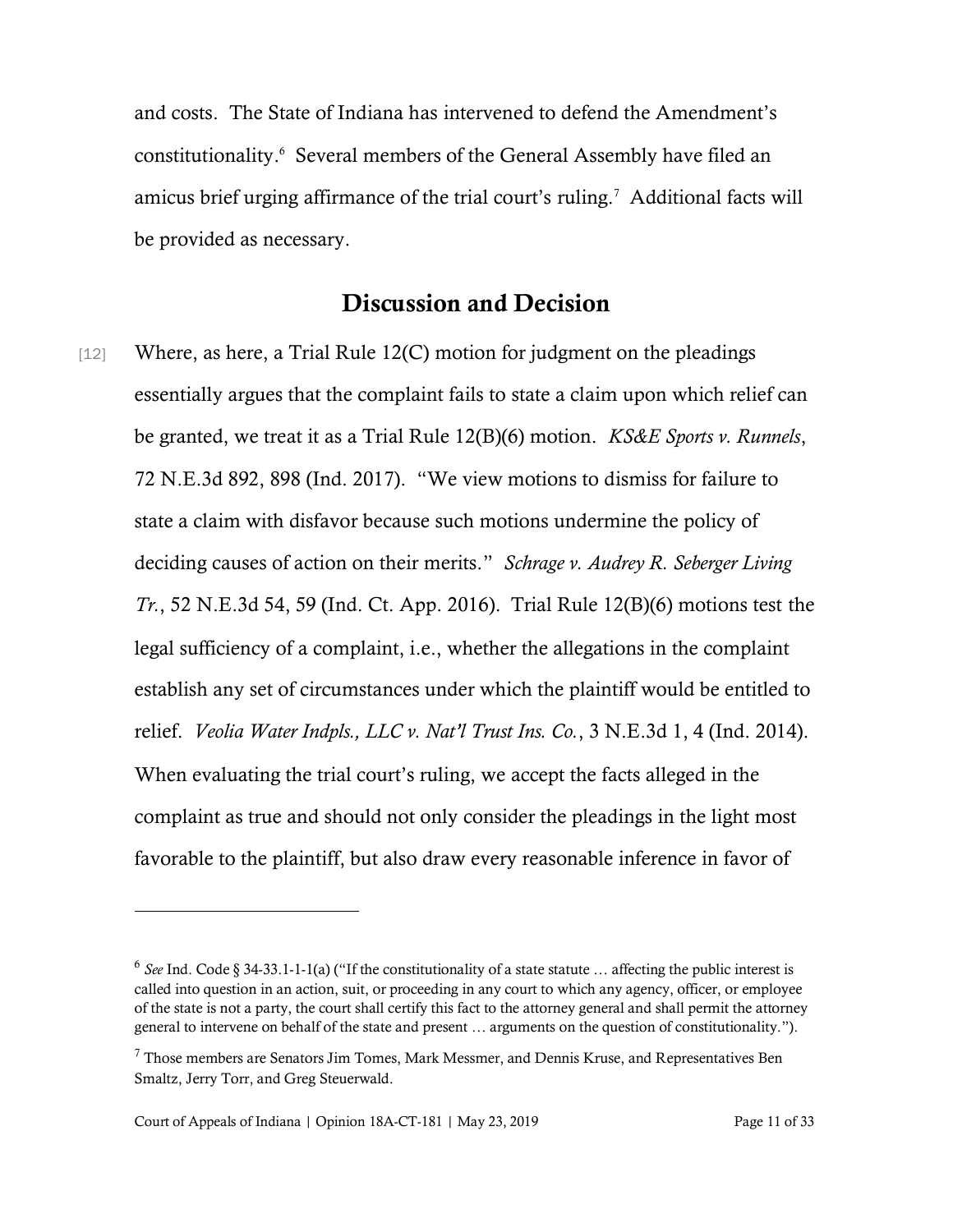the nonmoving party. *Id*. at 4-5. We affirm the trial court's grant of the motion only when it is apparent that the facts alleged in the complaint are incapable of supporting relief under any set of circumstances. *Id*. at 5. We review the trial court's dismissal de novo, *id*., and we may affirm if it is sustainable on any basis in the record. *Ward v. Carter*, 90 N.E.3d 660, 662 (Ind. 2018), *cert. denied*.

### Section 1 – The City's lawsuit is not an unlawful attempt to regulate firearms.

[13] Because it is potentially dispositive, we first address the Manufacturers' argument, which they did not raise in their motion for judgment on the pleadings, 8 that we may affirm the trial court's ruling on their motion because the City's lawsuit is an unlawful attempt to regulate firearms.<sup>9</sup> In *Gary 1*, our supreme court rejected the trial court's holding to this effect, which was based

 $8$  "It has long been the general rule in Indiana that an argument or issue presented for the first time on appeal is waived for purposes of appellate review." *Ind. Bureau of Motor Vehicles v. Gurtner*, 27 N.E.3d 306, 311 (Ind. Ct. App. 2015). "More recently, however, our supreme court has signaled a shift away from this rule, at least as far as appellees are concerned." *Id*. at 312. "In *Citimortgage v. Barabas*, 975 N.E.2d 805, 813 (Ind. 2012), the court stated that a party who has prevailed at the trial court, i.e., the appellee, 'may defend the trial court's ruling on any grounds, including grounds not raised at trial.'" *Id*. Thus, "[u]nder *Citimortgage*, an appellant may not present an argument that was not presented to the trial court, but this limitation does not apply to an appellee who seeks to affirm the trial court's judgment." *Id*. "This rule is consistent with the presumption in all appeals that a trial court's judgment is correct as well as the general rule that on appeal we will affirm a judgment on any theory supported by the record." *Id*.

<sup>&</sup>lt;sup>9</sup> Amici raise the same argument in different guises. They first argue that the City's alleged attempt to regulate firearms is preempted by the Immunity Statute and Indiana Code Chapter 35-47-11.1, which we largely reject for the reasons given *infra*. They also argue that the City's alleged attempt to regulate firearms violates Indiana's separation of powers doctrine; this argument ignores our supreme court's conclusion in *Gary 1* that the "lawsuit is no more regulation of firearms than a suit to enjoin any form of nuisance is a regulation of the activity[,]" 801 N.E.2d at 1239, and also disregards that the legislature specifically granted municipalities the authority to bring public nuisance claims and seek injunctive relief to enforce "a valid statute, rule, or ordinance" against firearms manufacturers that engage in unlawful conduct. Ind. Code § 32- 30-6-7(b); Ind. Code § 34-12-3-5(3).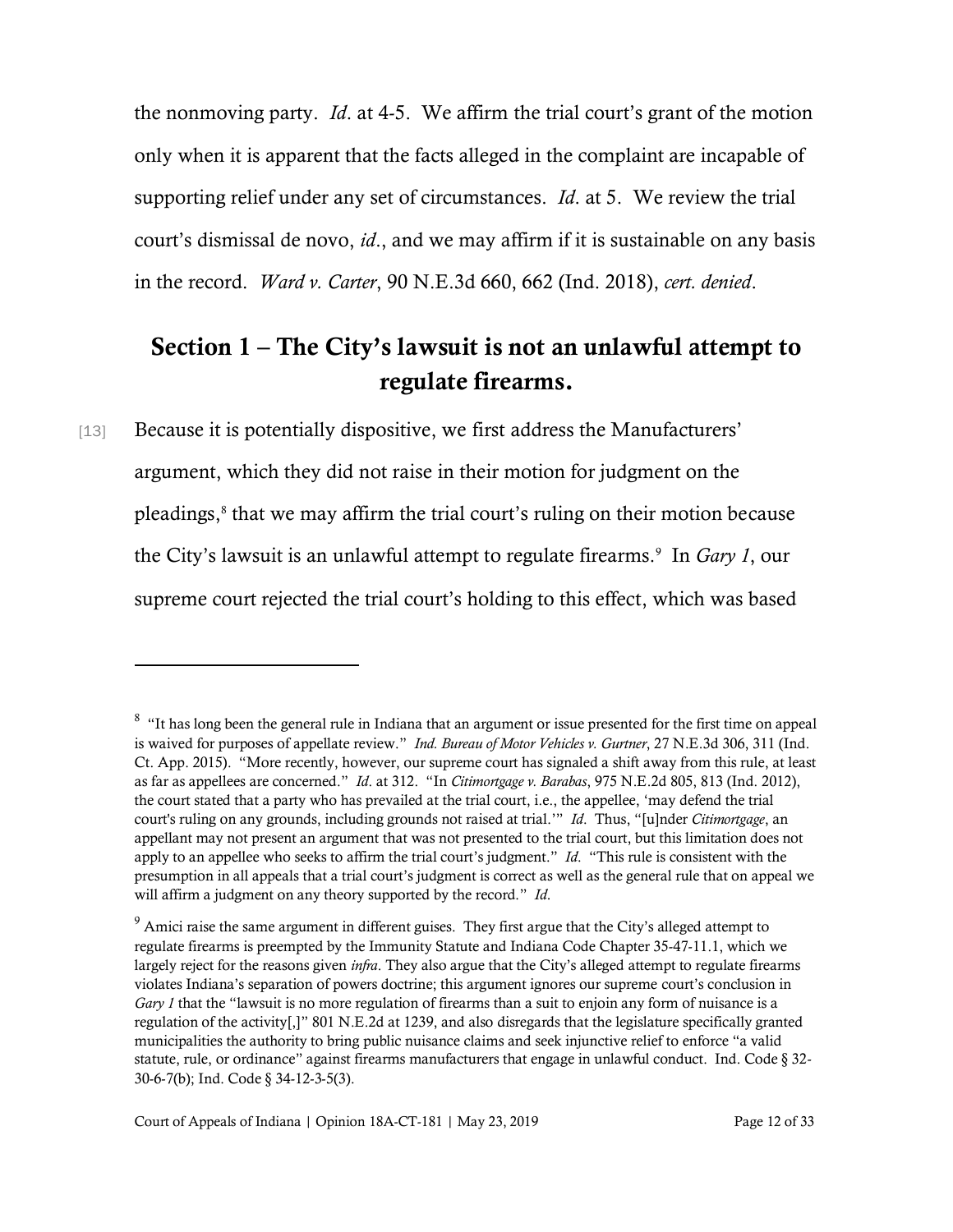on Indiana Code Chapter 35-47-11. *See* Ind. Code § 35-47-11-2 (providing that a governmental "unit may not regulate in any manner the ownership, possession, sale, transfer, or transportation of firearms … or ammunition[,]" with certain inapplicable exceptions). The *Gary 1* court stated, "This lawsuit does not seek to implement a regulatory scheme. It seeks redress under existing state law of nuisance and negligence." 801 N.E.2d at 1238. "Indiana statutes expressly authorize the City to seek relief against public nuisances.… Its lawsuit is no more regulation of firearms than a suit to enjoin any form of nuisance is a regulation of the activity." *Id*. at 1239.

[14] In 2011, the legislature repealed Section 35-47-11-2 and enacted Chapter 35-47-11.1. Indiana Code Section 35-47-11.1-2 states that, with certain inapplicable exceptions, "a political subdivision may not regulate: (1) firearms, ammunition, and firearm accessories; (2) the ownership, possession, carrying, transportation, registration, transfer, and storage of firearms, ammunition, and firearm accessories; and (3) commerce in and taxation of firearms, firearm ammunition, and firearm accessories." Indiana Code Section 35-47-11.1-3 states,

> Any provision of an ordinance, measure, enactment, rule, or policy or exercise of proprietary authority of a political subdivision or of an employee or agent of a political subdivision acting in an official capacity:

> (1) enacted or undertaken before, on, or after June 30, 2011; and

(2) that pertains to or affects the matters listed in section 2 of this chapter;

Court of Appeals of Indiana | Opinion 18A-CT-181 | May 23, 2019 Page 13 of 33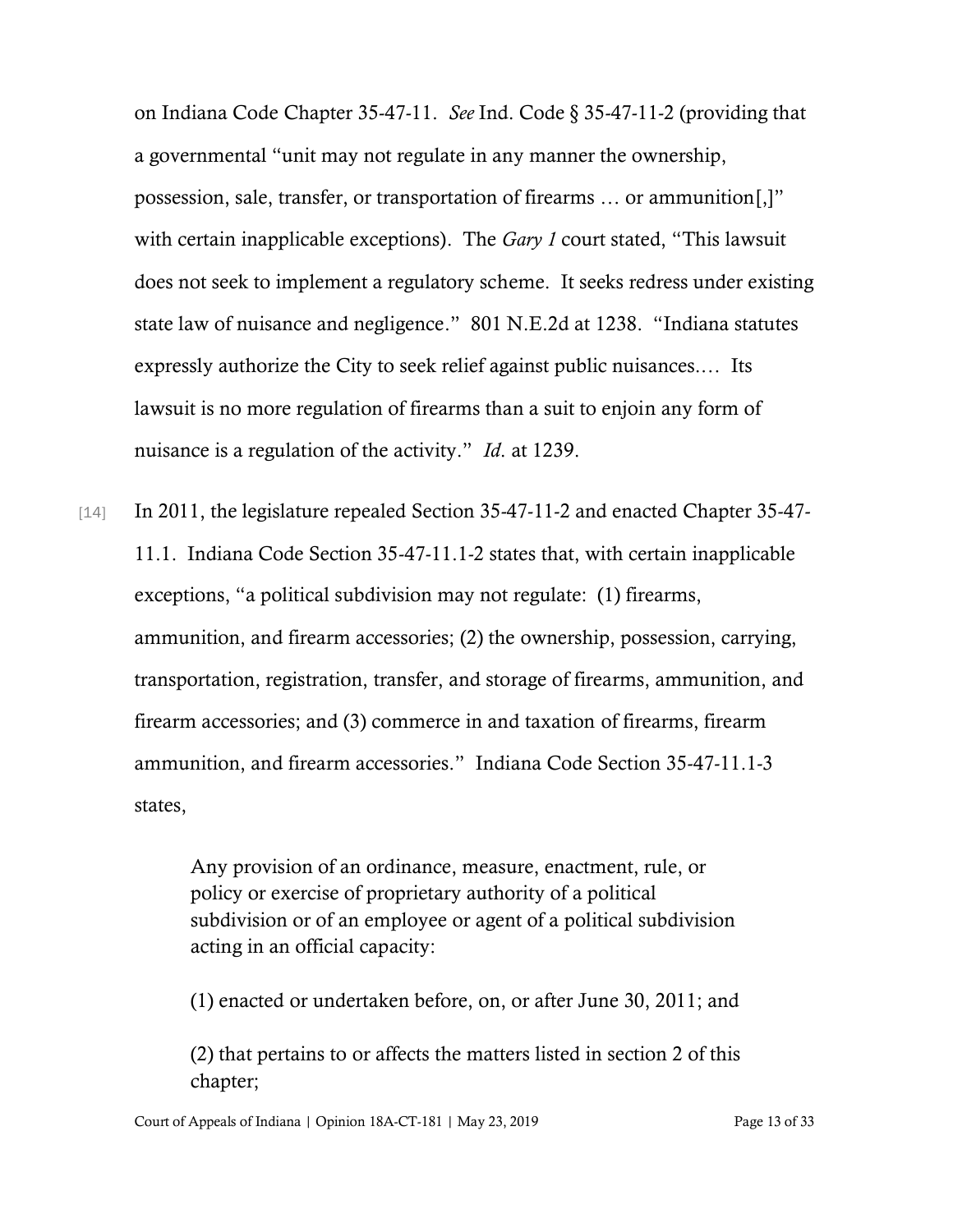is void.

The Manufacturers argue that the City's lawsuit is a "measure" or "policy" that was undertaken before June 30, 2011, pertains to or affects the matters listed in Section 35-47-11.1-2, and is therefore void. Appellees' Br. at 26.<sup>10</sup>

[15] We disagree with the Manufacturers' interpretation of the statute. "Statutory" interpretation is a function for the courts, and our goal in statutory interpretation is to determine, give effect to, and implement the intent of the legislature as expressed in the plain language of its statutes." *Ind. Ins. Guar. Ass'n v. Smith*, 82 N.E.3d 383, 386 (Ind. Ct. App. 2017). We presume "that the legislature intended for the statutory language to be applied in a logical manner consistent with the statute's underlying policy and goals." *Id*. (quoting *Nicoson v. State*, 938 N.E.2d 660, 663 (Ind. 2010)). We endeavor "to give statutory words their plain and ordinary meaning absent a clearly manifested purpose to do otherwise." *Rush v. Elkhart Cty. Plan Comm'n*, 698 N.E.2d 1211, 1215 (Ind. Ct. App. 1998), *trans. denied*. "If the legislature has not defined a word, we may properly consult English dictionaries to determine the plain and ordinary meaning of words." *Montalvo v. State ex rel. Zoeller*, 27 N.E.3d 795, 799 (Ind. Ct. App. 2015), *trans. denied*. "[I]t is just as important to recognize what a statute does not say as it is to recognize what it does say. A court may not read into a

 $10$  The City does not argue that our review of this issue should be precluded by the law of the case doctrine, perhaps because of the legislative changes since *Gary 1*.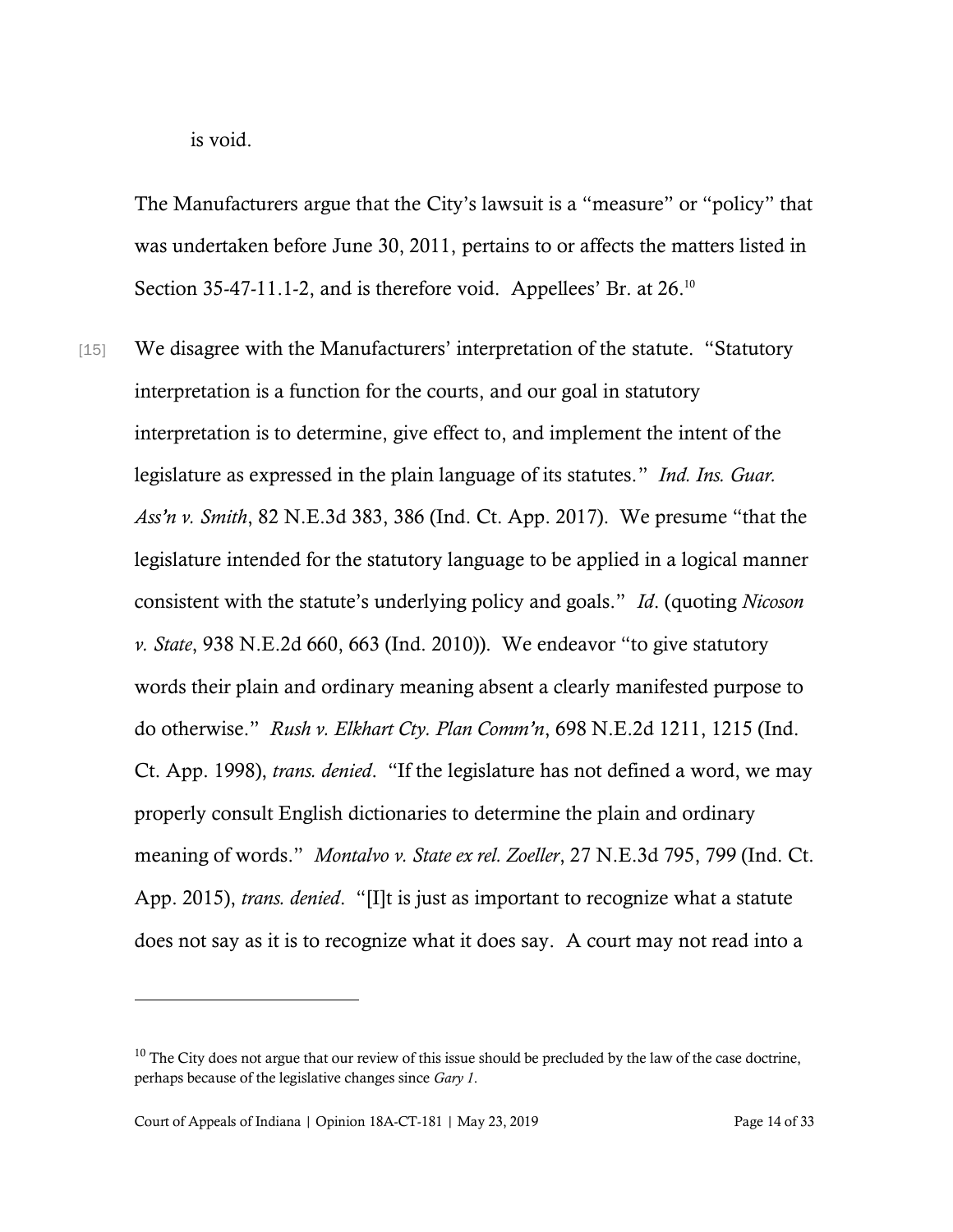statute that which is not the expressed intent of the legislature." *Rush*, 698 N.E.2d at 1215 (citation omitted). "We review matters of statutory interpretation de novo because they present pure questions of law." *Smith*, 82 N.E.3d at 386.

[16] The plain meaning of "measure" is "a step planned or taken as a means to an end … *specifically*: a proposed legislative act[.]" MERRIAM-WEBSTER ONLINE DICTIONARY, https://www.merriam-webster.com/dictionary/measure (last visited May 1, 2019). And the plain meaning of "policy" is "a high-level overall plan embracing the general goals and acceptable procedures especially of a governmental body[.]" *Id*., https://www.merriam-

webster.com/dictionary/policy (last visited May 1, 2019). The City's lawsuit does not fall within either definition. To the extent the Manufacturers argue that the City's lawsuit advances its "policy views" or "goals" regarding firearms, Appellees' Br. at 27, we note that such intangibles are not mentioned in Section 35-47-11.1-3 and do not have "provisions" that are subject to being voided by that statute. *See* BLACK'S LAW DICTIONARY (10th ed. 2014) (defining "provision" as "[a] clause in a statute, contract, or other legal  $instructor$ ").<sup>11</sup> The legislature knows how to prohibit firearms-related lawsuits when it wants to. *See* Ind. Code § 34-12-3-3 ("a person may not bring or

l

 $11$  The City's amended complaint has "provisions," but the Manufacturers do not specifically argue that the complaint itself is a "measure" or "policy" for purposes of Section 35-47-11.1-3. The Manufacturers cite several cases for the proposition that "[g]overnmental power may be exercised through application of law in a civil suit as by statute." Appellees' Br. at 27. The Manufacturers cited some of the same cases for a similar proposition in *Gary 1*. 801 N.E.2d at 1239. Our supreme court did not find them persuasive, nor do we.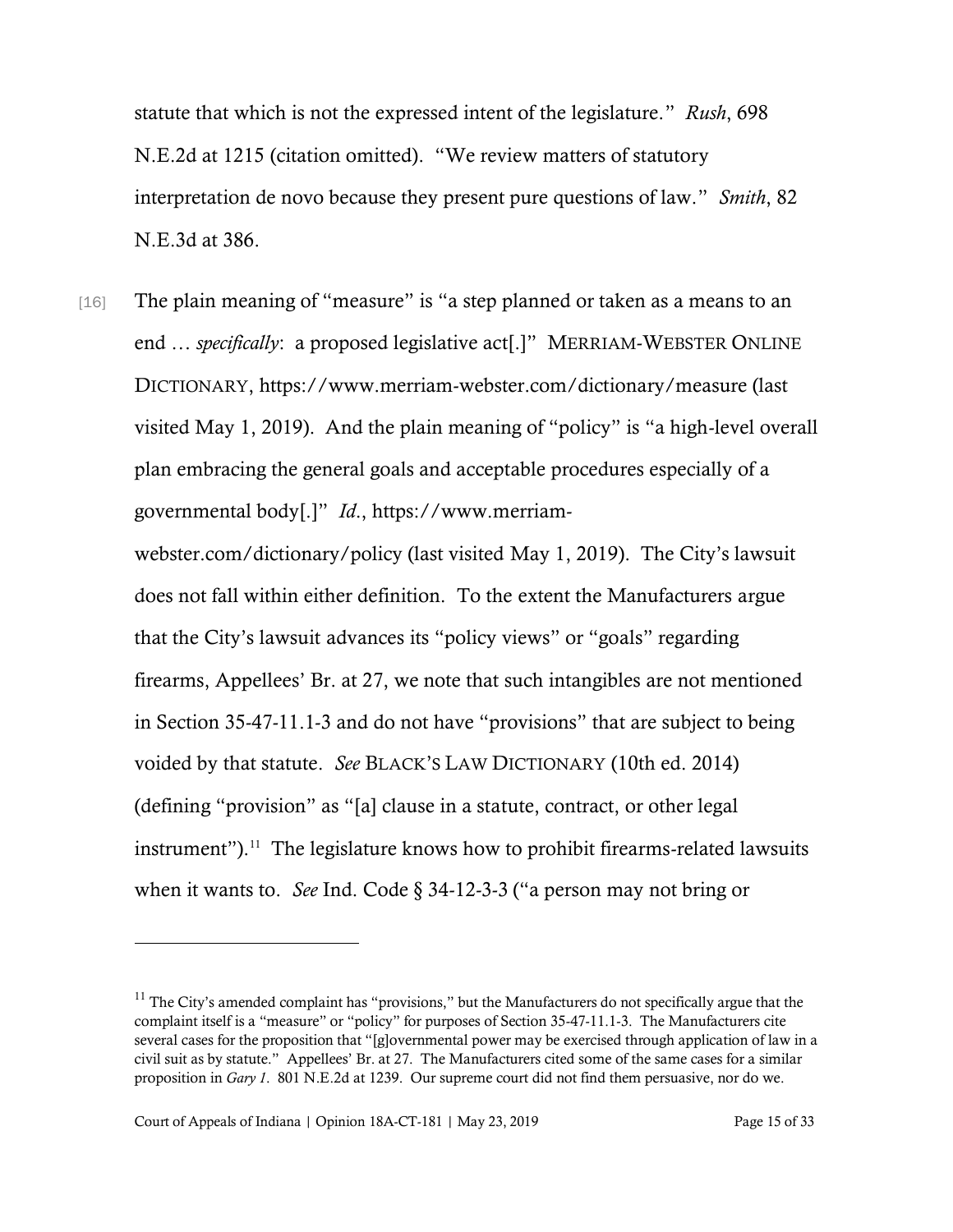maintain *an action* against a firearms or ammunition manufacturer") (emphasis added). We find no such intent expressed in Section 35-47-11.1-3. Consequently, we reject the Manufacturers' argument.<sup>12</sup>

## Section 2 – The City has failed to establish that the Amendment is unconstitutional.

[17] The City raises two constitutional challenges to the Amendment: (1) the Amendment is an unconstitutional special law; (2) the Amendment violates its federal due process rights. 13 In considering constitutional challenges to a statute, we accord the statute every reasonable presumption supporting its validity and place the burden on the challenger to show unconstitutionality. *Ledbetter v. Hunter*, 652 N.E.2d 543, 545 (Ind. Ct. App. 1995). This presumption controls until it is clearly overcome by a contrary showing. *Id*. A challenge to a statute's constitutionality is a pure question of law that we review de novo. *State v. Thakar*, 82 N.E.3d 257, 259 (Ind. 2017).

### *2.1 – The City has failed to establish that the Amendment is an unconstitutional special law.*

[18] Article 4, Section 22 of the Indiana Constitution prohibits "special" legislation on certain subjects, and Section 23 provides that in those cases and "in all other

 $12$  We also reject the Manufacturers' argument that the City has no standing to challenge the constitutionality of the Amendment, which is based on their circular argument that the legislature prohibited cities from regulating firearms and that the City's lawsuit is an unlawful attempt to do so.

<sup>&</sup>lt;sup>13</sup> The City also asserts that the Amendment violates the separation of powers doctrine and the Open Courts clause of Article 1, Section 12 of the Indiana Constitution, but it fails to support these assertions with cogent reasoning as required by Indiana Appellate Rule 46(A)(8)(a). Accordingly, we find them waived. *D.L. v. Pioneer Sch. Corp.*, 958 N.E.2d 1151, 1155 (Ind. Ct. App. 2011).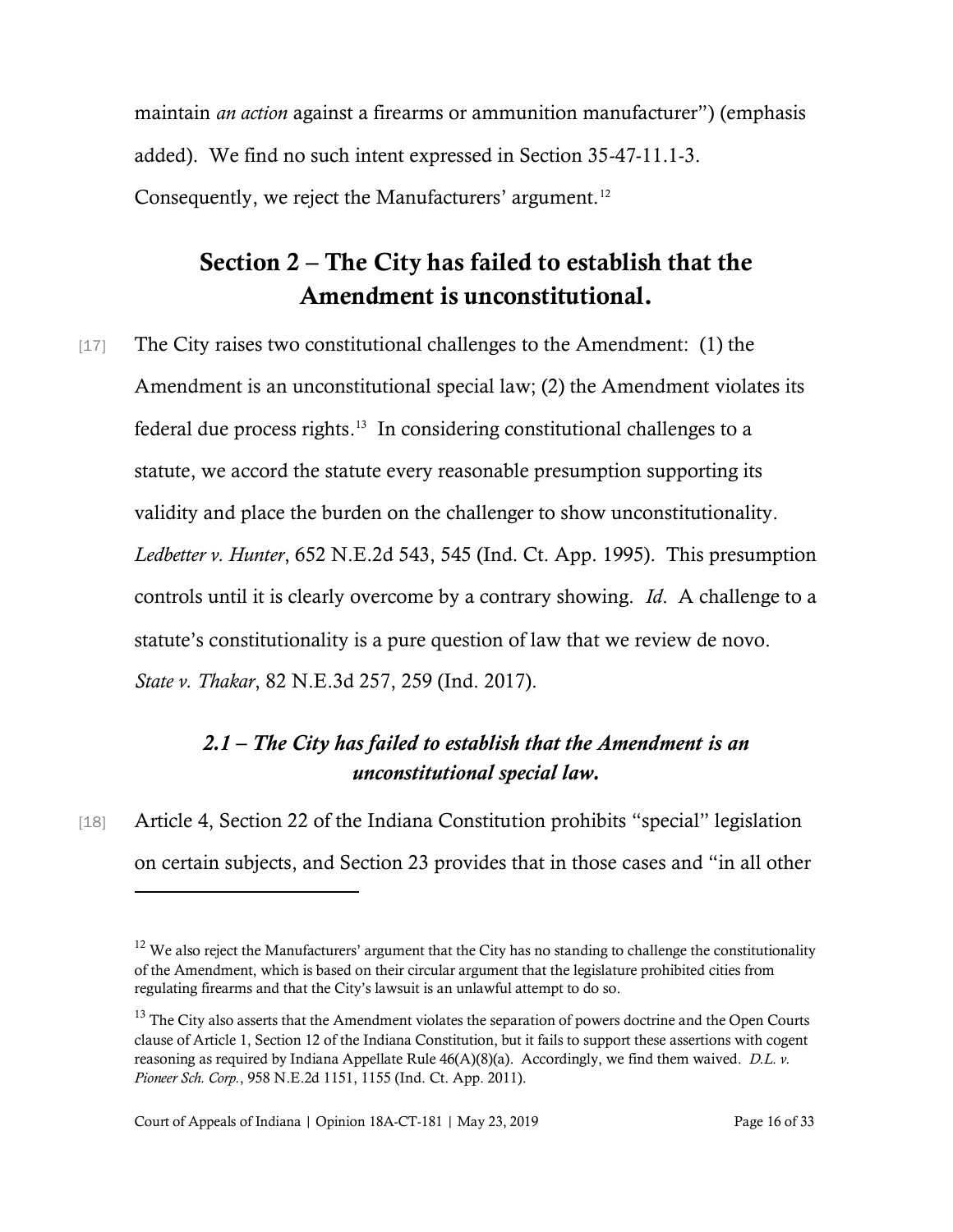cases where a general law can be made applicable, all laws should be general, and of uniform operation throughout the state." "The terms 'general law' and "special law" have widely understood meanings." *Mun. City of S. Bend v. Kimsey*, 781 N.E.2d 683, 689 (Ind. 2003). "A statute is 'general' if it applies 'to all persons or places of a specified class throughout the state.' A statute is 'special' if it 'pertains to and affects a particular case, person, place, or thing, as opposed to the general public.'" *Id*. (quoting BLACK'S LAW DICTIONARY 890 (7th ed. 1999)). Generally, we first determine whether the law is general or special. *Id*. at 690. If the law is general, we then determine whether it is applied generally throughout the State; if it is special, we must determine whether it is constitutionally permissible. *Id*.

[19] The City argues that the Amendment is a constitutionally impermissible special law that targeted its case because the legislature "knew that the universe of potentially affected cases was finite and fixed" and "set the effective date one day before the date of the City's complaint." Appellant's Br. at 24. The State concedes that the legislature may well have enacted the Amendment "with the City's particular case in mind[,]" but argues that the Amendment is general because it "merely ensures that [Section 34-12-3-3] applies to *all* cases, including any case brought before the applicable date of the original [statute]." Intervenor's Br. at 21. In the alternative, the State argues that even if the Amendment is a special law, it is constitutionally permissible because it "ensured that [Section 34-12-3-3] would apply uniformly across the State by specifically applying the statutory immunity to the one case remaining outside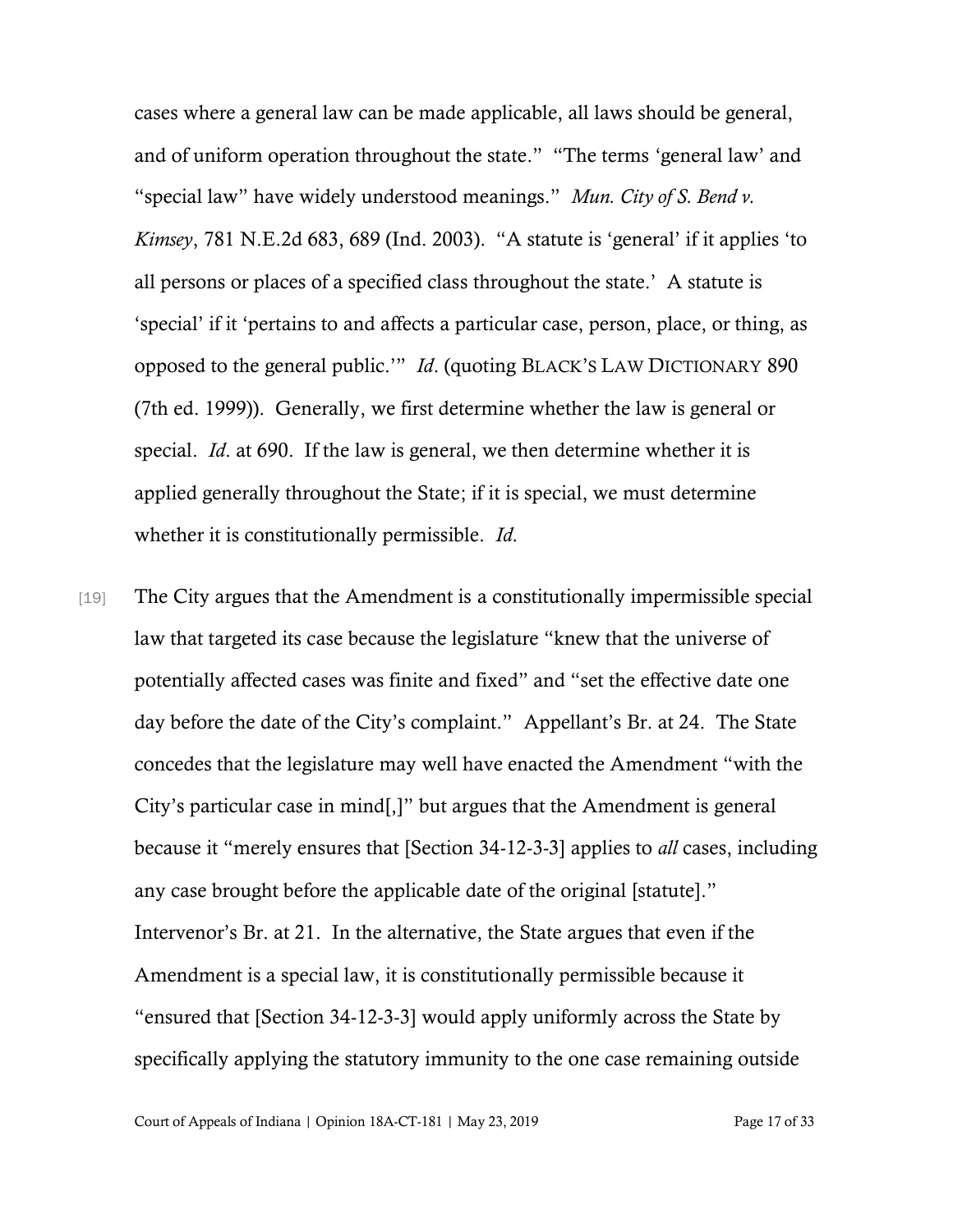its reach – a case to which the law undoubtedly could have applied in the first place." *Id*. at 23. We find the State's alternative argument persuasive, and therefore we need not conclusively determine whether the Amendment is a general law or a special law.

#### *2.2 – The City may not challenge the Amendment on federal due process grounds.*

[20] The City further asserts that the Amendment retroactively deprives it of its allegedly vested property right to seek redress against the Manufacturers<sup>14</sup> in violation of the due process provisions of the Fifth and Fourteenth Amendments to the United States Constitution. *See* U.S. CONST. amends. V ("No person shall … be deprived of life, liberty, or property, without due process of law") and XIV ("nor shall any State deprive any person of life, liberty, or property, without due process of law"). The State cites ample precedent for the proposition that the City, as "an agent subject to the control of the State," cannot assert a federal due process claim "against its principal, the

l

<sup>&</sup>lt;sup>14</sup> Because we hold that the City may not challenge the Amendment on federal due process grounds, we need not determine whether the City has a vested property right to seek redress against the Manufacturers. We note, however, that there is a well-reasoned line of authority holding that "a party's property right in any cause of action does not vest until a final unreviewable judgment is obtained." *Ileto v. Glock, Inc.*, 565 F.3d 1126, 1141 (9th Cir. 2009) (quoting *Lyon v. Agusta S.P.A.*, 252 F.3d 1078, 1086 (9th Cir. 2001)), *cert. denied* (2010). "The reason an accrued cause of action is not a vested property interest … until it results in a 'final unreviewable judgment,' is that it is inchoate and does not provide a certain expectation in that property interest." *Bowers v. Whitman*, 671 F.3d 905, 914 (9th Cir. 2012) (quoting *Ileto*, 565 F.3d at 1141). "In civil litigation, … no person has an absolute entitlement to the benefit of legal principles that prevailed at the time the case began, or even at the time of the bulk of the litigation. The legislature may change a statute of limitations at the last instant, extending or abrogating the remedy for an established wrong." *Tonya K. by Diane K. v. Bd. of Educ. of City of Chicago*, 847 F.2d 1243, 1247 (7th Cir. 1988). Moreover, it is well settled that "[t]he State remains free to create substantive defenses or immunities for use in adjudication – or to eliminate its statutorily created causes of action altogether[,]" and "the legislative determination provides all the process that is due." *Logan v. Zimmerman Brush Co.*, 455 U.S. 422, 432-33 (1982).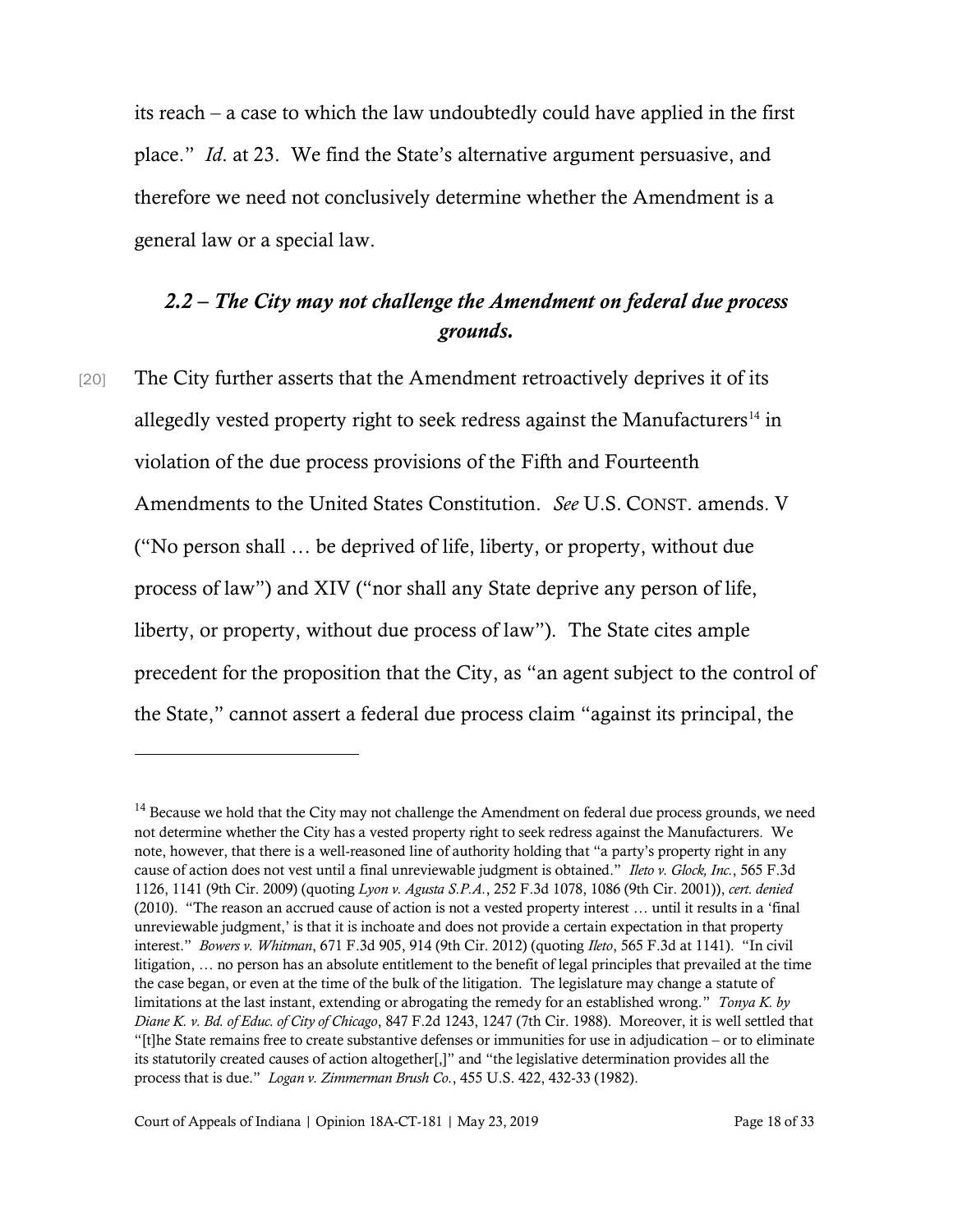State[.]" Intervenor's Br. at 25. *See, e.g.*, *Williams v. Mayor & City Council of Baltimore*, 289 U.S. 36, 40 (1933) ("A municipal corporation, created by a state for the better ordering of government, has no privileges or immunities under the Federal Constitution which it may invoke in opposition to the will of its creator."); *Risty v. Chicago, Rock Island & Pac. Ry. Co.*, 270 U.S. 378, 390 (1926) ("The power of the state and its agencies over municipal corporations within its territory is not restrained by the provisions of the Fourteenth Amendment."); *Creek v. Vill. of Westhaven*, 80 F.3d 186, 193 (7th Cir. 1996) (distinguishing cases holding "that a municipality cannot interpose the Fourteenth Amendment between itself and the state of which it is the creature" from those involving a municipality and the federal government or another state); *City of Boston v. Mass. Port Auth.*, 444 F.2d 167, 168 n.1 (1st Cir. 1971) ("A municipality may assert a due process claim but not one attacking the laws of the state which created it.") (citing *Twp. of River Vale v. Town of Orangetown*, 403 F.2d 684 (2d Cir. 1968)). The City cites no persuasive authority to the contrary, so its federal due process claim fails.

### Section 3 – The Immunity Statute does not bar all of the City's claims against the Manufacturers.

[21] Having disposed of the City's constitutional challenges to the Amendment, which makes the Immunity Statute applicable to the City's lawsuit, we now address the City's argument that the trial court erred in concluding that the statute immunizes the Manufacturers "from all the claims brought against them" in the lawsuit. Appealed Order at 4. As mentioned above, the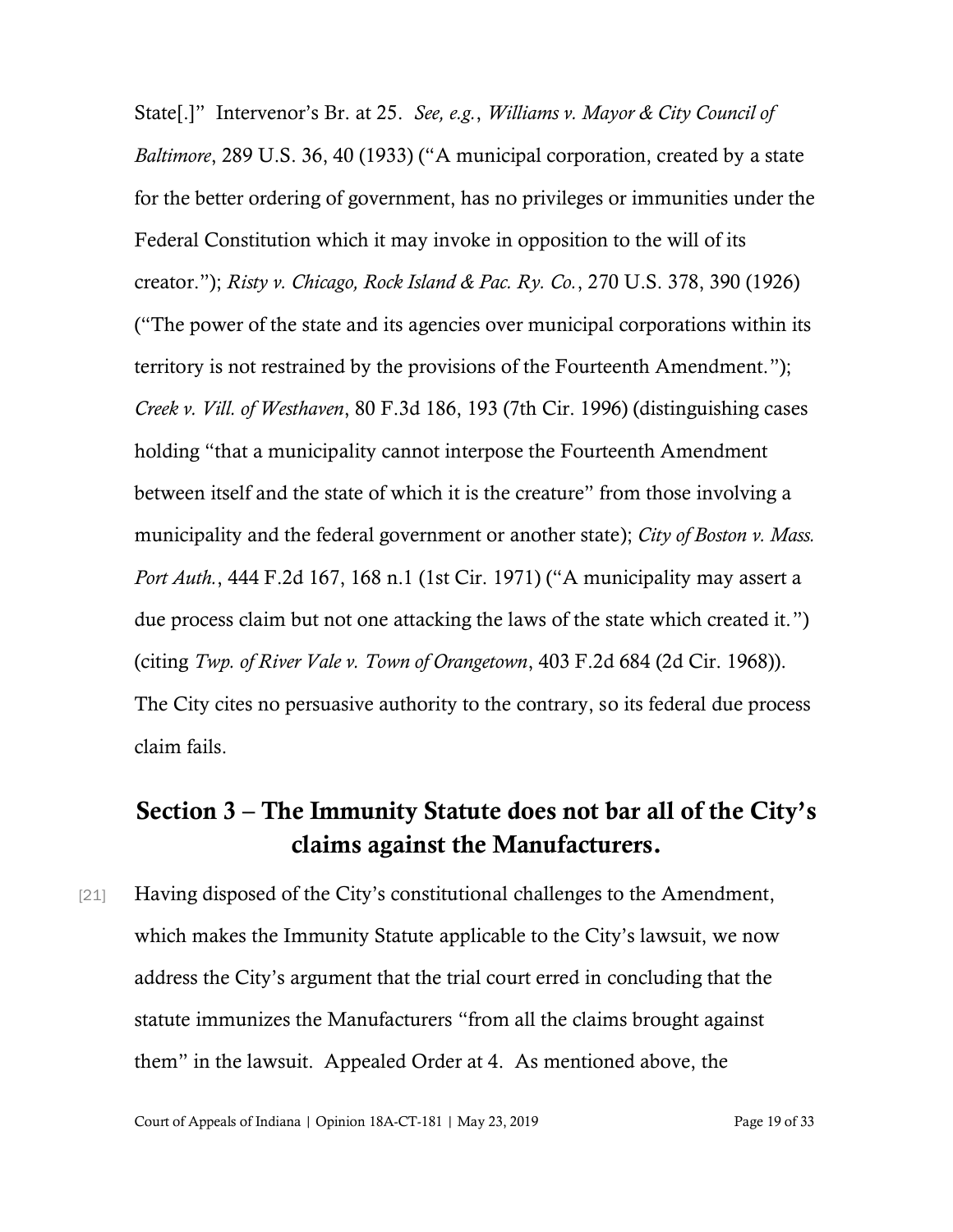Immunity Statute provides that an action may not be brought or maintained against a firearms manufacturer for "recovery of damages resulting from, or injunctive relief or abatement of a nuisance relating to, the lawful" design, manufacture, marketing, or sale of a firearm, or for "recovery of damages resulting from the criminal or unlawful misuse of a firearm or ammunition for a firearm by a third party." Ind. Code § 34-12-3-3(1) and -(2). 15 In *KS&E Sports*, our supreme court described the statute as "unambiguous" and as "a quintessential immunity provision[,]" in that "[i]t forecloses aggrieved plaintiffs from bringing suit[,]" but the court acknowledged that "[t]he immunity conferred is limited and not absolute." 72 N.E.3d at 899, 900 (citation omitted). "Immunity is a threshold legal issue suitable for review under [Trial] Rule 12(C)." *Id*. at 901.

#### *3.1 – The Immunity Statute bars recovery of damages resulting from the criminal or unlawful misuse of a firearm by a third party.*

[22] At the outset, we observe that the parties do not dispute that Subsection 3(2) of the Immunity Statute bars recovery of damages resulting from the criminal or unlawful misuse of a firearm by a third party, which figure prominently in the City's amended complaint. *See, e.g.*, Appellant's App. Vol. 2 at 83 ("As a result of the easy availability and continued use in crime in many of these handguns after they enter Gary, Gary has been damaged, and residents of Gary have been

<sup>&</sup>lt;sup>15</sup> Indiana Code Section 34-12-3-5 provides in pertinent part, "Nothing in this chapter may be construed to prohibit a person from bringing or maintaining an action against a" firearms manufacturer for "[i]njunctive relief to enforce a valid statute, rule, or ordinance. However, a person may not bring an action seeking injunctive relief if that action is barred under" the Immunity Statute.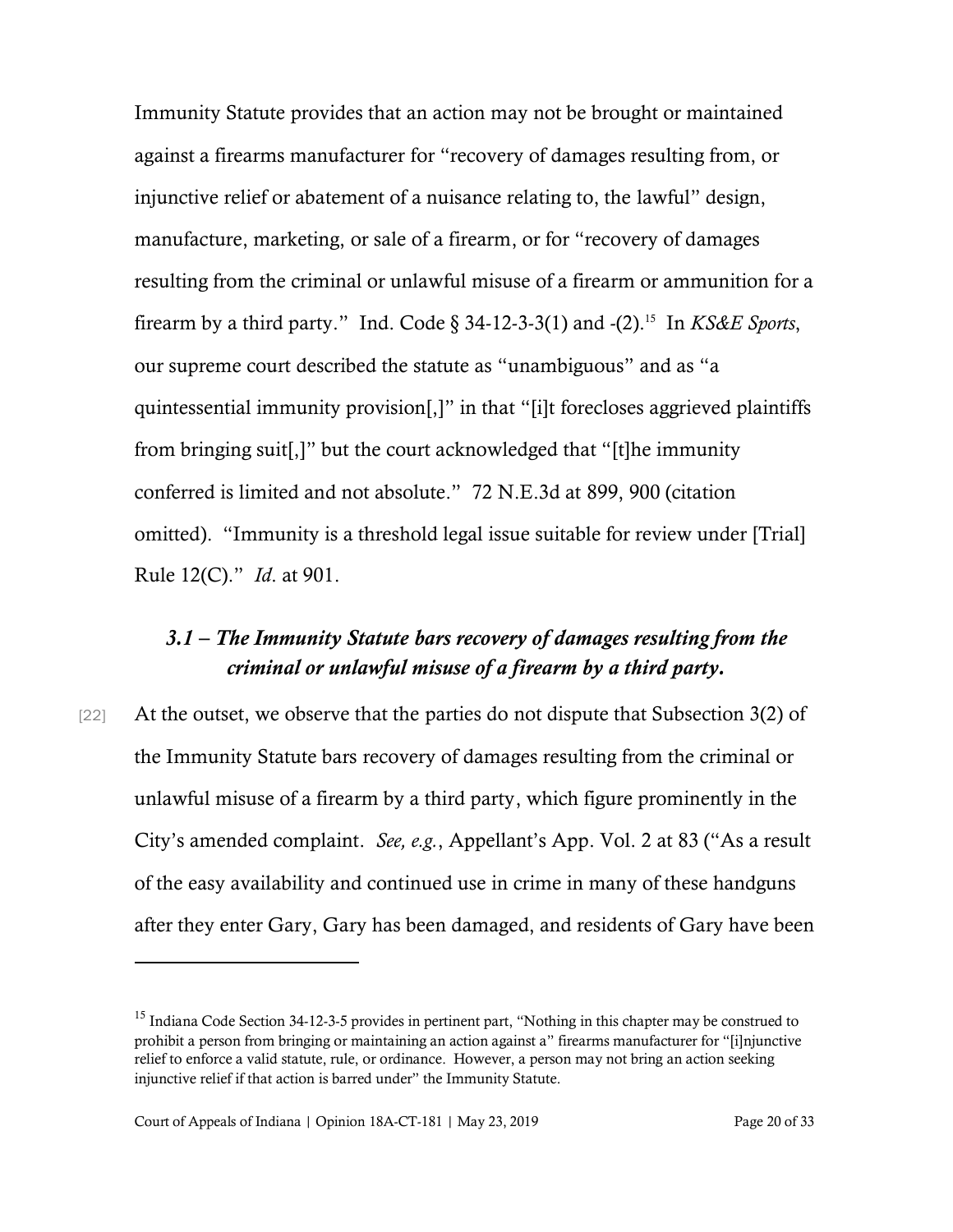and will continue to be killed and injured by these handguns."). We therefore affirm the trial court's entry of judgment on the pleadings as to those damages.

### *3.2 – The Immunity Statute does not bar recovery of damages resulting from, or injunctive relief or abatement of a nuisance relating to, unlawful conduct as alleged in Count I of the City's amended complaint.*

[23] By its own terms, Subsection 3(1) of the Immunity Statute does not bar an action for recovery of damages resulting from, or injunctive relief or abatement of a nuisance relating to, the *unlawful* design, manufacture, marketing, or sale of a firearm. Both parties seem to agree that "unlawful" conduct in this context is conduct that violates a statute, ordinance, or regulation, as opposed to conduct that violates a duty of care arising solely out of tort law, i.e., negligent conduct. In *Gary 1* and *Gary 2*, the courts held that the City alleged in its public nuisance claim that the Manufacturers acted as "knowing accomplices" with firearms dealers in violating "regulatory statutes" governing handgun sales. *See Gary 1*, 801 N.E.2d at 1235 (referring to Ind. Code §§ 35-47-2.5-1 through -15, which are not cited in the City's amended complaint);<sup>16</sup> *Gary 2*, 875 N.E.2d at 432-33 ("[E]ven assuming that the PLCAA requires an underlying violation of a statute directly applicable to the sale or marketing of a firearm, the City alleged such violations in [its] complaint."); *see also, e.g.*, Appellant's App. Vol. 2 at 82 (City's amended complaint ¶ 65: "Defendants' conduct violates and undermines the

<sup>&</sup>lt;sup>16</sup> The *Gary 1* court noted that these statutes "detail the procedure to be used by a dealer in every handgun transaction involving background checks and furnishing information on gun purchasers to the state police." 801 N.E.2d at 1234. Several provisions have been repealed from or added to Indiana Code Chapter 35-47- 2.5 since *Gary 1*, but the Manufacturers do not argue that the revisions affect their potential liability.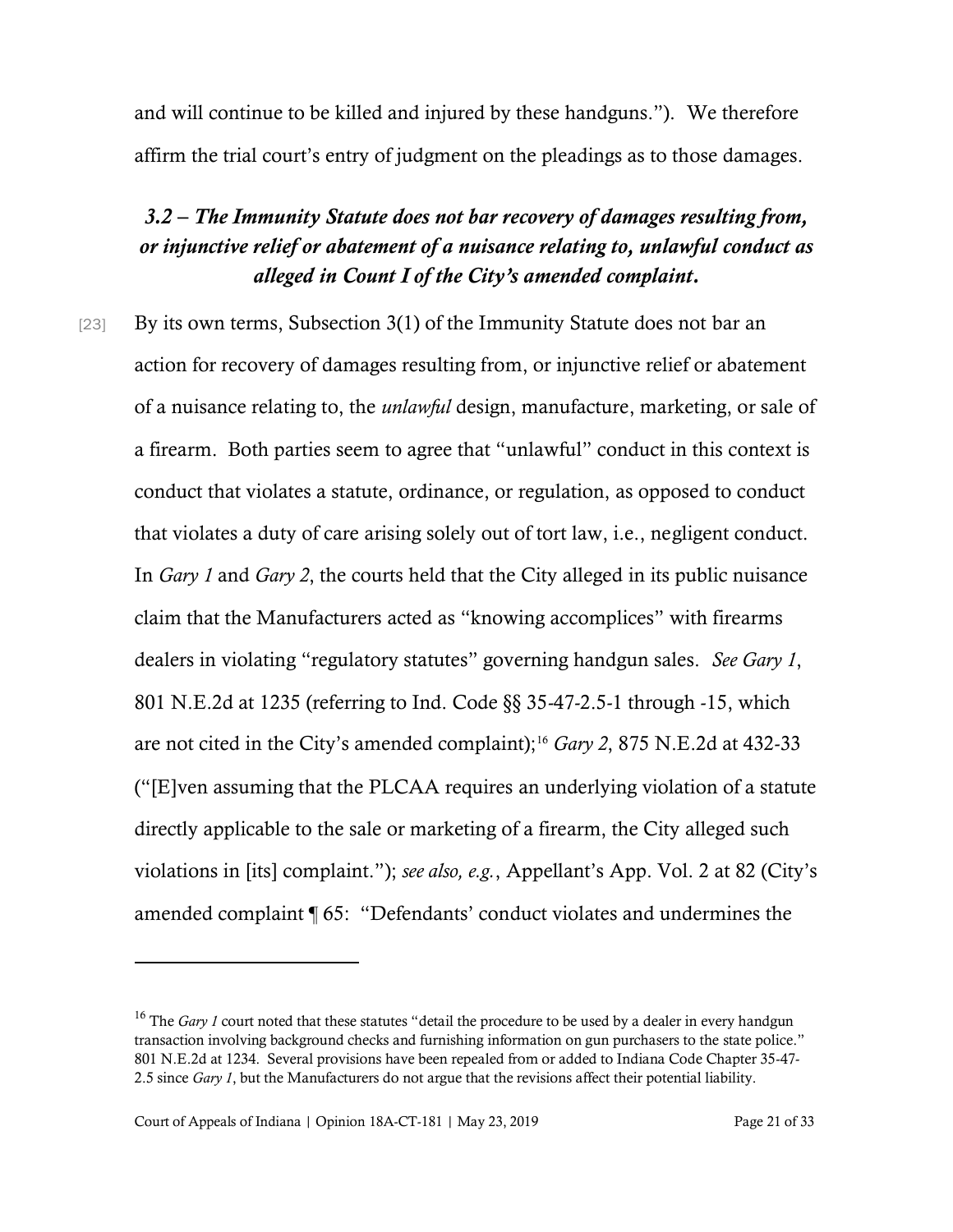laws, regulations, and public policies of the State of Indiana and the federal government, which, *inter alia*, restrict who may purchase, own, or carry handguns and other firearms, and require specific permitting procedures limiting access to deadly weapons."); *id*. at 83 (¶ 69: "Defendants' joint and several ongoing wrongful conduct relating to their creation, promotion, support, and supply of an illegitimate secondary market for handguns has created, maintained, and contributed to a public nuisance in the City of Gary.").

[24] The Manufacturers assert that although the City's allegations were deemed sufficient to state a public nuisance claim before the Immunity Statute was enacted, the City's failure to allege a specific statutory violation should result in the dismissal of that claim now that the Immunity Statute has been made retroactive. We disagree.<sup>17</sup> Indiana Trial Rule 8(A) provides in pertinent part, "To state a claim for relief …, a pleading must contain: (1) a short and plain statement of the claim showing that the pleader is entitled to relief, and (2) a demand for relief to which the pleader deems entitled." "Notice pleading merely requires pleading the operative facts in order to place the defendant on notice as to the evidence to be presented at trial." *Bunger v. Demming*, 40 N.E.3d 887, 902 (Ind. Ct. App. 2015), *trans. denied*. "A complaint's allegations are sufficient if they put a reasonable person on notice as to why the plaintiff

 $17$  The Manufacturers cite no authority for the proposition that the City was required to plead any matters in avoidance of a defense that did not become applicable to its amended complaint until 2015, or that the City should have sought leave to amend its complaint after the Amendment was enacted.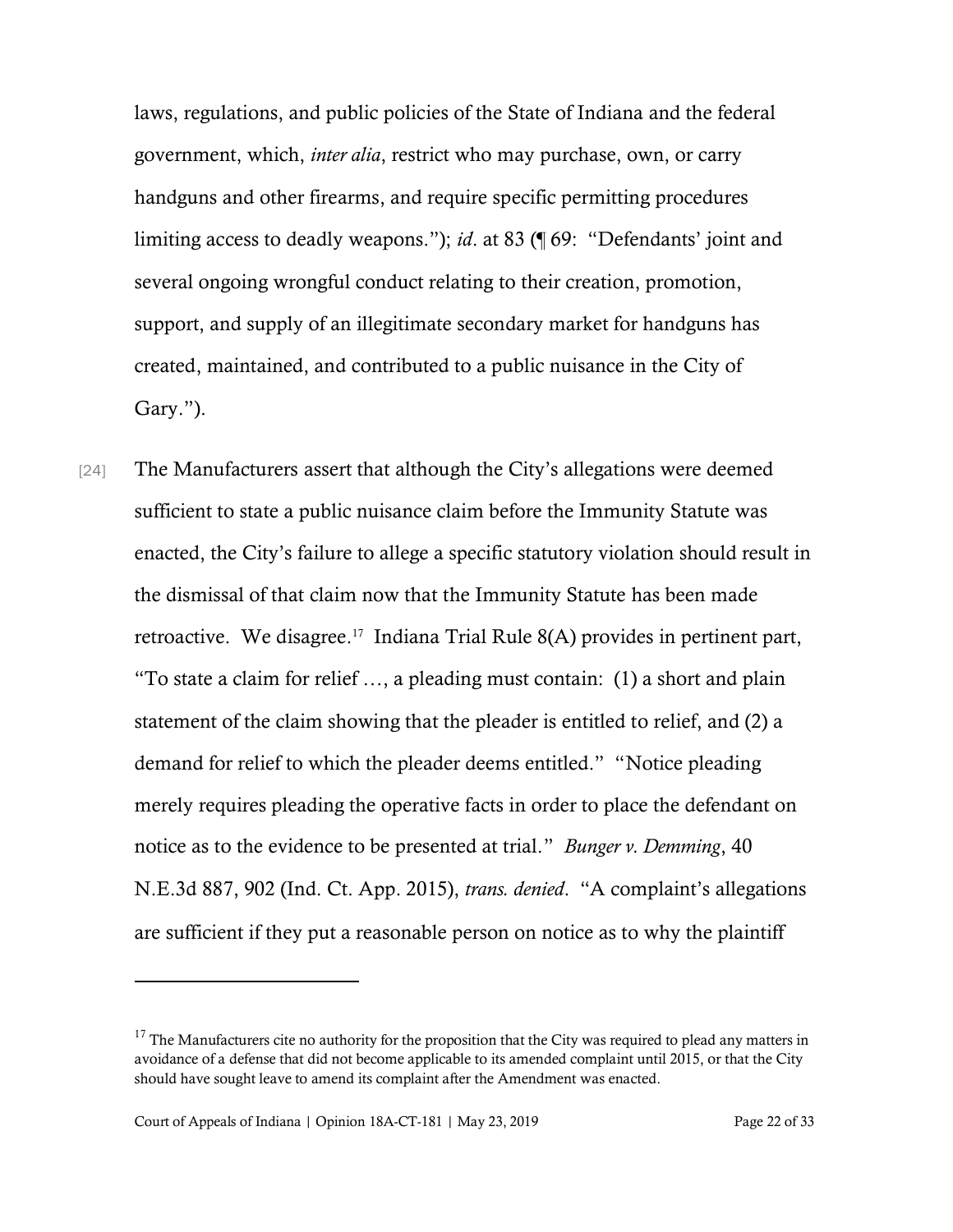sues." *Id*. Indiana pleading rules do not require a complaint to include the statutory basis for recovery. *Daniels v. USS Agri-Chems.*, 965 F.2d 376, 381 (7th Cir. 1992). The City's amended complaint sufficiently alleges that the City is suing the Manufacturers for their role in the alleged violation of laws governing handgun sales, for which the City may be entitled to damages, injunctive relief, or abatement of a nuisance. 18

[25] Based on the foregoing, and based on our conclusion below that the PLCAA does not bar the City's claims, we reverse the trial court's entry of judgment on the pleadings as to Count I of the City's amended complaint and remand for further proceedings consistent with this opinion.

### *3.3 – The Immunity Statute does not bar recovery of damages resulting from, or injunctive relief relating to, unlawful conduct as alleged in Count II of the City's amended complaint.*

[26] Count II of the City's amended complaint asserts claims for negligent distribution and marketing. The Manufacturers contend that the Immunity

 $18$  The Manufacturers note that Indiana Code Sections 35-47-2.5-2 through -5 do not apply to transactions between firearms manufacturers and dealers. Ind. Code § 35-47-2.5-1. The relevant statutes deal with paperwork, background check, and identification verification requirements for dealers and purchasers. Indiana Code Section 35-47-2.5-13 provides, "Except as otherwise provided in this chapter, a dealer who knowingly or intentionally sells, rents, trades, or transfers a handgun in violation of this chapter commits a Class A misdemeanor." Indiana Code Section 35-42-2-4 provides in pertinent part that "[a] person who knowingly or intentionally aids, induces, or causes another person to commit an offense commits that offense[.]" "The law is well settled that an accomplice is equally as guilty as a principal." *Elwood v. State*, 673 N.E.2d 1, 2 (Ind. Ct. App. 1996). The law is also well settled that evidence of willful blindness to critical facts may suffice to establish a knowing violation of a criminal statute. *Mefford v. State*, 51 N.E.3d 327, 335- 36 (Ind. Ct. App. 2016). The Manufacturers cite no authority holding that a party may not remotely aid, induce, or cause another person to commit an offense. *Cf*. *State v. Rios*, 172 P.3d 844, 846 (Ariz. Ct. App. 2007) ("One does not need to be present at the scene of a crime in order to be convicted as an accomplice: one can solicit another to commit the crime, provide the means to commit an offense, or command others to commit the crime, all from a location remote from the scene of the crime.").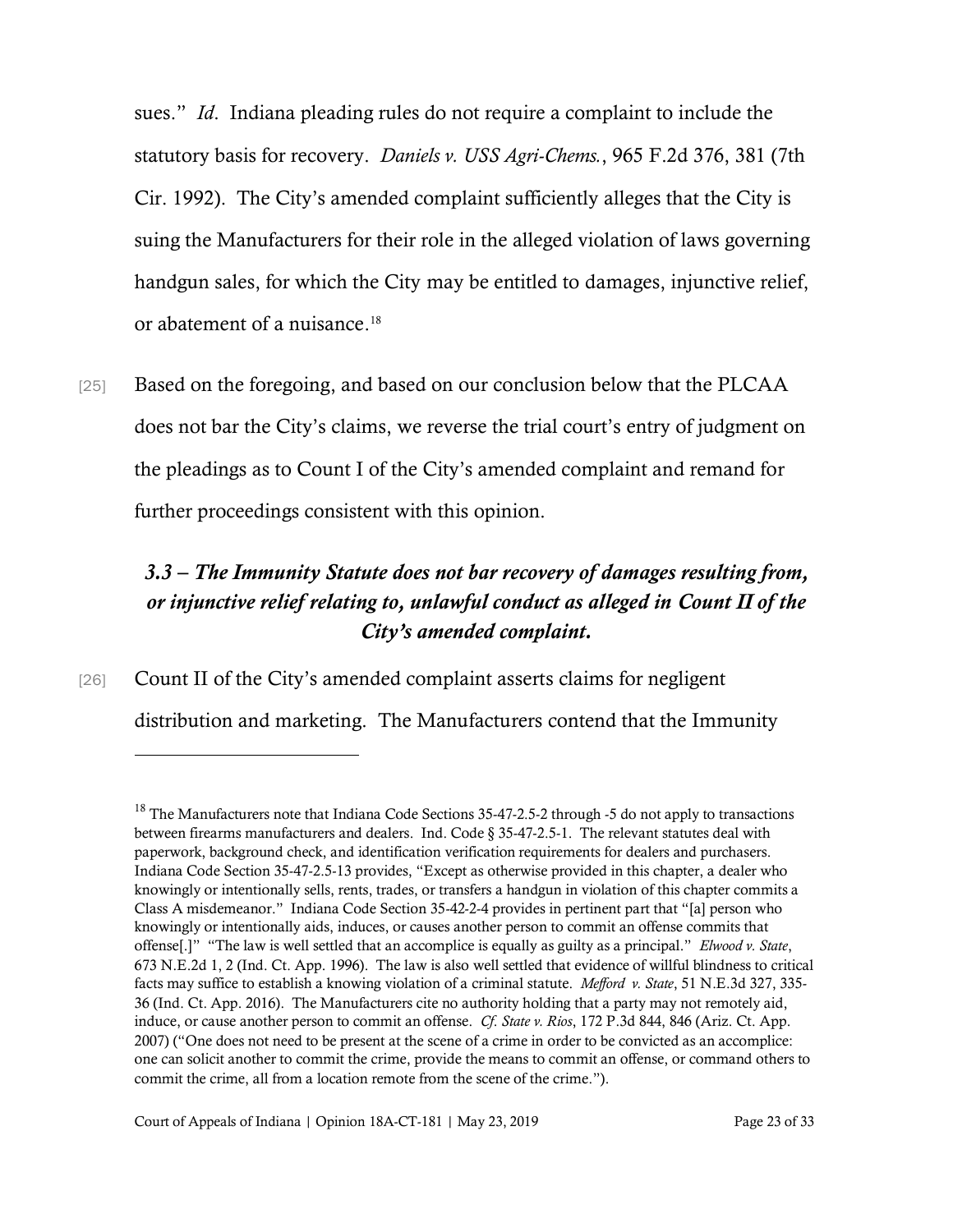Statute bars relief for any claims of negligent, as opposed to unlawful, conduct on their part. *See* Appellees' Br. at 23 ("It would be an absurd construction to conclude that the General Assembly, while intending to protect firearm manufacturers from litigation, left the door open in Subsection 3(1) to a claim that a manufacturer's legal conduct was negligent."). We must agree. *See Chavis v. Patton*, 683 N.E.2d 253, 258 (Ind. Ct. App. 1997) ("We must construe statutes to prevent absurdity or a result the legislature, as a reasonable body, could not have intended."); *see also Moore v. State*, 845 N.E.2d 225, 229 (Ind. Ct. App. 2006) ("[N]egligence in the State of Indiana is not a criminal act."), *trans. denied*.

[27] For its part, the City argues that "all of [its] claims involve unlawful conduct." Appellant's Br. at 30. Count II alleges that the defendants, including the Manufacturers, "failed to prevent or limit straw purchases; to prohibit or restrict sales to kitchen table and/or corrupt dealers; $[19]$  to prevent multiple purchases of their handguns; [or] to prevent diversion of their handguns at gun shows[,]" among other things. Appellant's App. Vol. 2 at 84. These claims "substantially" overlap with the allegations of the City's public nuisance claim,

Appellant's App. Vol. 2 at 65.

<sup>&</sup>lt;sup>19</sup> According to the amended complaint, kitchen table dealers are

federally licensed firearm dealers who do not sell firearms from a retail establishment. A 2000 AFT [sic] report indicates that 56% of a random sample of federally licensed firearms dealers are kitchen table dealers. Many of these firearms dealers, although federally licensed, have sold handguns without completing background checks on purchasers or complying with other reporting requirements, or have otherwise diverted guns into the illegal marketplace.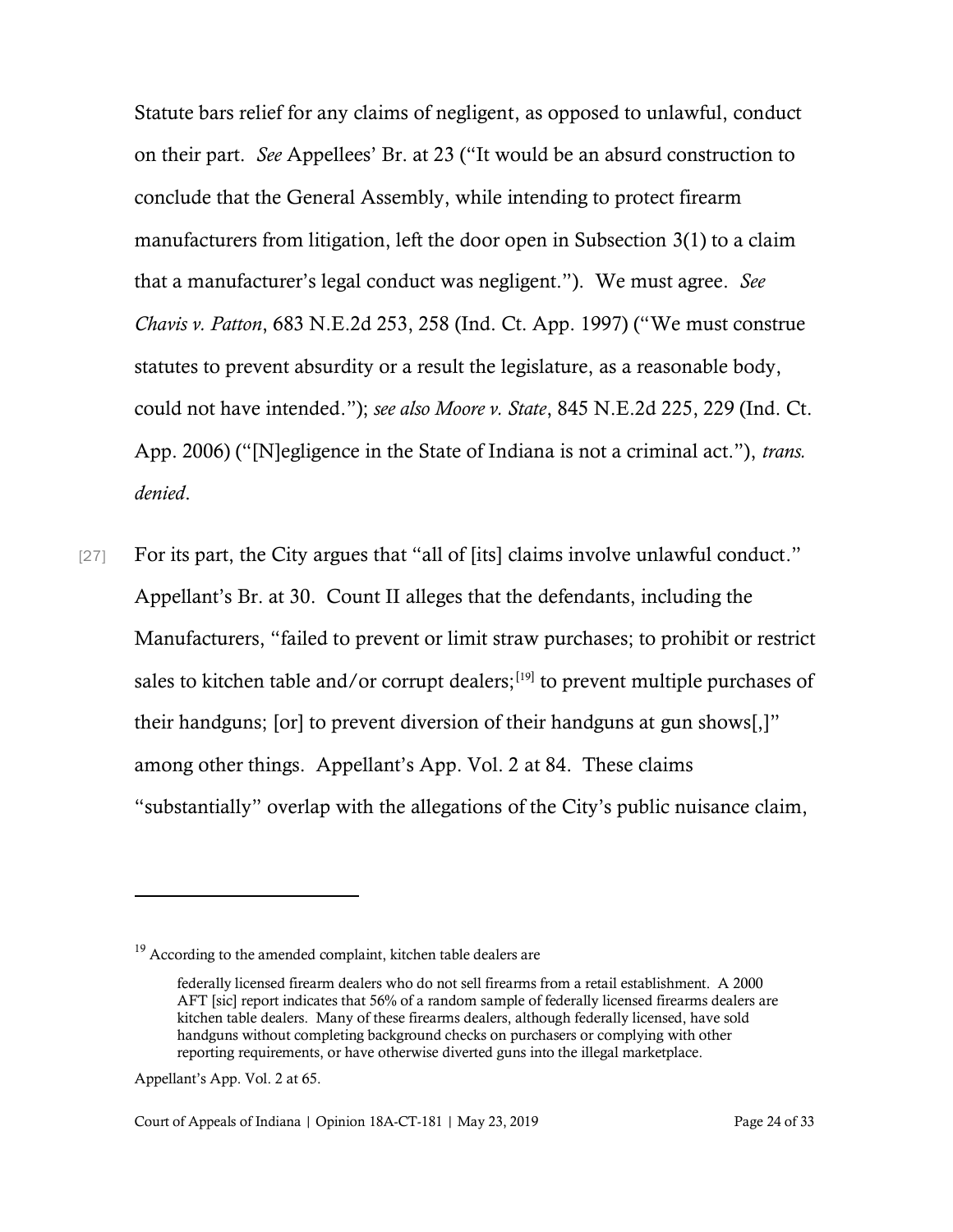*Gary 1*, 801 N.E.2d at 1241, and to the extent that they implicate unlawful conduct by the Manufacturers, they are not barred by the Immunity Statute.

[28] Count II also incorporates the following allegations:

61. For years, and continuing to date, defendants have *knowingly*, purposefully, *intentionally*, and/or negligently misled, *deceived* and confused Gary's citizens regarding the safety of handguns. *To increase sales and profits, defendants have falsely and deceptively claimed through advertising and promotion of their handguns that the ownership and possession of handguns in the home increases protection of one's home and person, and that the ownership of handguns enhances personal security. The defendants have also falsely represented that handguns without locks or built-in locking devices are safe.* For example, the defendants have promoted handguns with slogans such as "homeowner's insurance," "tip the odds in your favor," "your safest choice for personal protection" and have a "good night."

62. Defendants have made these false and deceptive advertising and promotional claims even though they knew or should have known the fact, as proven by numerous studies, that handguns in the home actually increase the risk of harm to firearm owners and their families. Defendants also knew or should have known that handguns without locking devices on them are not reasonably safe. Indeed, as defendants are aware, studies have indicated that:

A. one out of three handguns is kept loaded and unlocked in the home;

B. guns kept in the home for self-protection are 22 times more likely to be used to kill or injure someone known by their owners, than to kill or injure an intruder;

C. a gun is used for protection in fewer than two percent of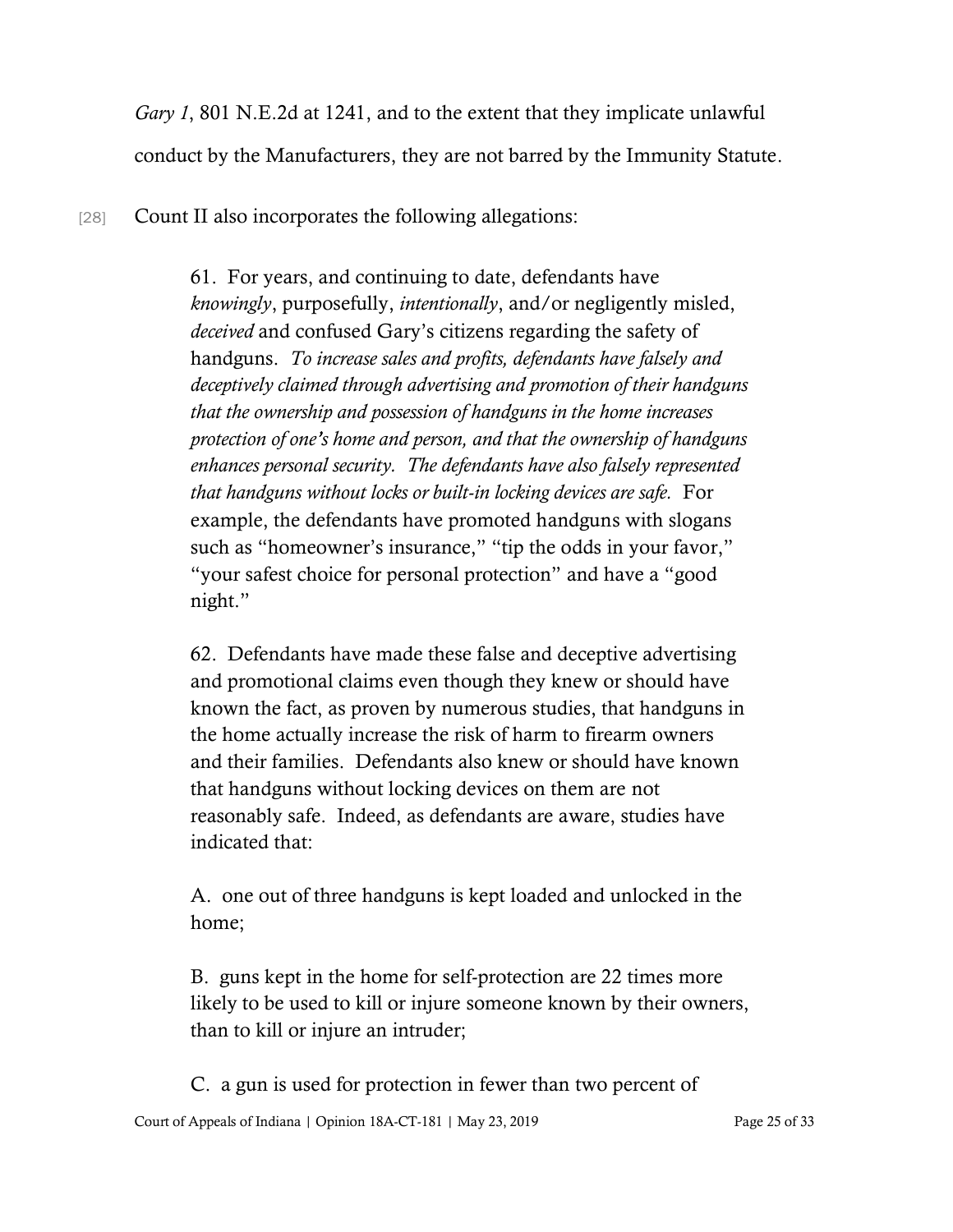home invasion crimes when someone is home; and

D. for every time a gun in the home was used in a self-defense or legally justifiable shooting, there were four unintentional shootings, seven criminal assaults or homicides, and eleven attempted or completed suicides with a gun.

….

64. These statistics have been proven real in Gary, where numerous deaths and injuries have occurred because handguns were purchased for home protection but were thereafter foreseeably used in unintentional shootings, teen suicides, domestic disputes and other acts of violence.

….

76. Defendants knew or reasonably should have known and foreseen that their negligent conduct would create an illegitimate secondary market in handguns that has cause [sic] and continue [sic] to cause tort damages by requesting [sic] it to expend substantially more resources than it otherwise would in the form of police services, emergency medical services, pension benefits, disability benefits, workers' compensation benefits, health care, expenses to provide additional security measures in public schools and other public facilities and loss of property values.

77. Defendants were and are also negligent in that they actively market their products in a manner that fails to alert possessors and users, as well as retailers, the substantial and latent risks of their handguns. Defendants negligently represents [sic] that the purchase of a firearm would enhance household security, that handguns are safe, and that families could safely store handguns unlocked and accessible to minors.

Appellant's App. Vol. 2 at 81-82, 85 (emphases added).

Court of Appeals of Indiana | Opinion 18A-CT-181 | May 23, 2019 Page 26 of 33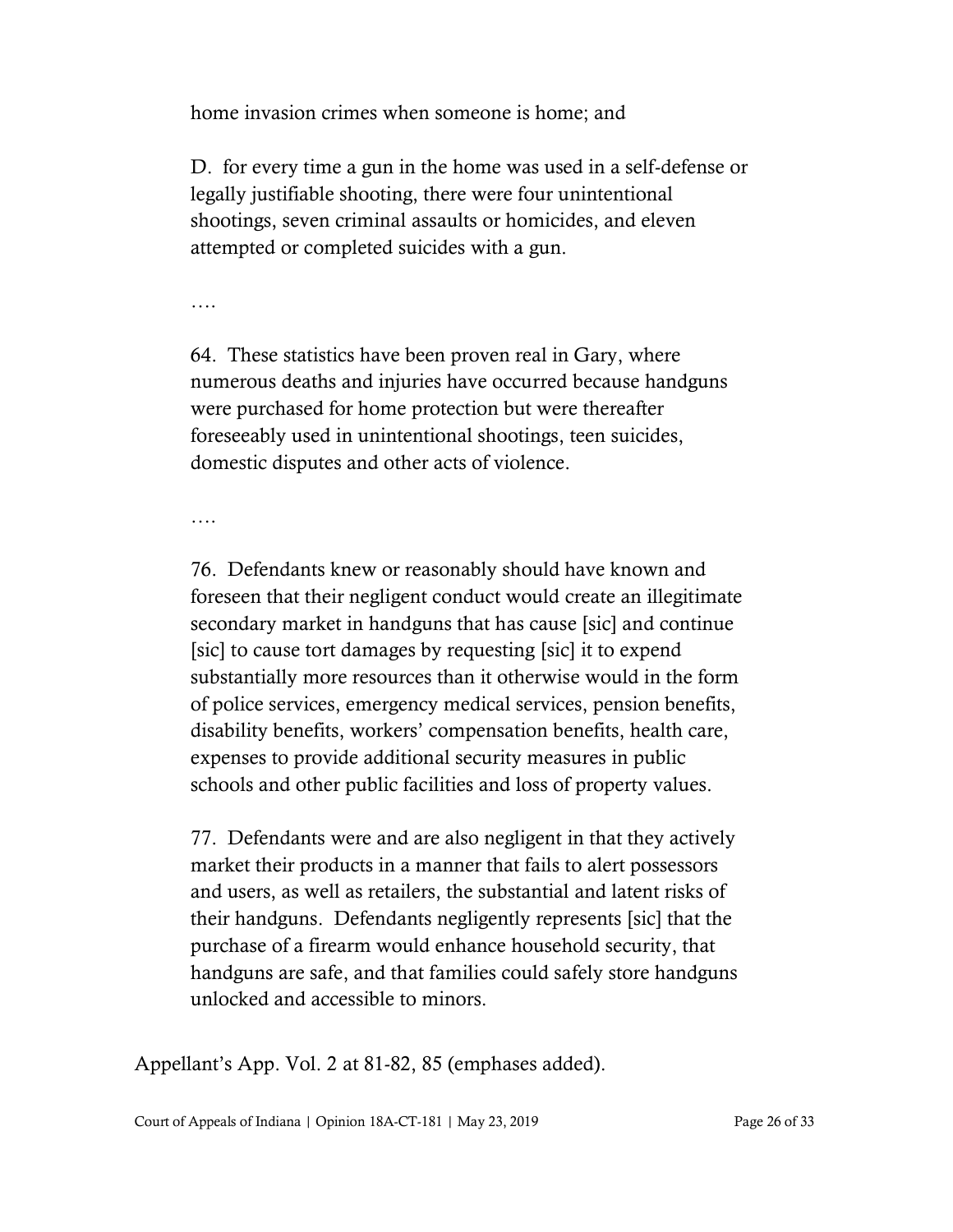- [29] Indiana Code Section 35-43-5-3(a)(9) provides that a person who "disseminates to the public an advertisement that the person knows is false, misleading, or deceptive, with intent to promote the purchase or sale of property or the acceptance of employment … commits deception, a Class A misdemeanor." 20 The foregoing conduct alleged by the City could be found to violate this statute and therefore could be found to state a claim for unlawful marketing of firearms, which would not be barred by the Immunity Statute. $21$
- [30] In *Gary 1*, the court determined that the City may be entitled to both damages and injunctive relief for its negligent distribution and marketing claims. 801 N.E.2d at 1245-47. To the extent that the alleged damages may result from and the requested injunctive relief may relate to unlawful conduct, they are not barred by the Immunity Statute. Based on the foregoing, and based on our conclusion below that the PLCAA does not bar the City's claims, we reverse the trial court's entry of judgment on the pleadings as to Count II of the City's amended complaint and remand for further proceedings consistent with this opinion.

<sup>20</sup> Indiana Code Section 35-43-5-3(b) provides,

In determining whether an advertisement is false, misleading, or deceptive under subsection (a)(9), there shall be considered, among other things, not only representations contained or suggested in the advertisement, by whatever means, including device or sound, but also the extent to which the advertisement fails to reveal material facts in the light of the representations.

 $21$  We need not, and therefore do not, consider whether the alleged conduct also could be found to violate federal law.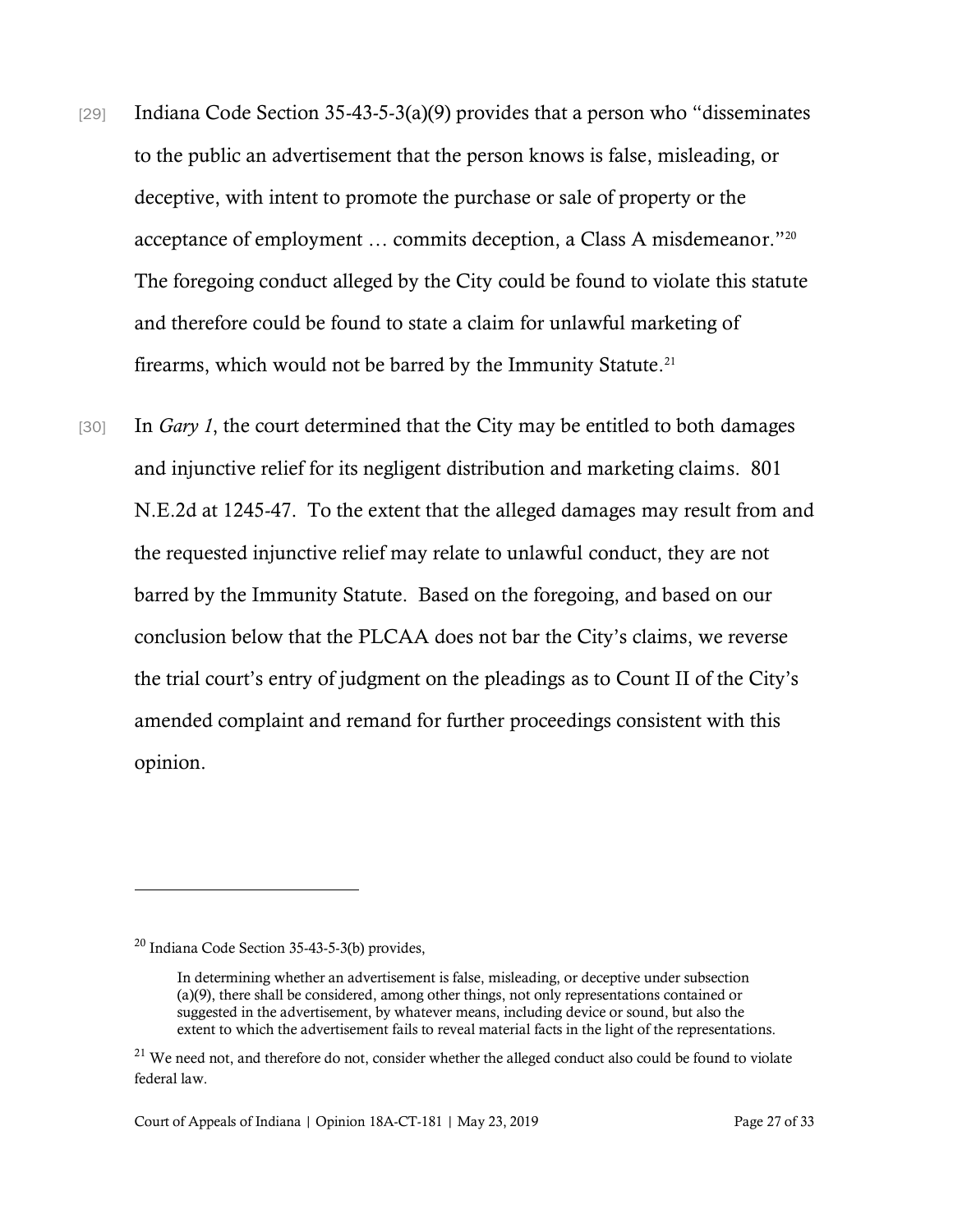#### *3.4 – Count III of the City's amended complaint does not allege unlawful conduct, so it is barred by the Immunity Statute.*

#### [31] Count III of the City's amended complaint alleges that the Manufacturers

were negligent in designing the handguns in a manner that the defendants foresaw or should have foreseen that the products would pose unreasonable risks of harm to the citizens of Gary who are unaware of the dangers of a firearm or untrained in the use of handguns, or who are minors or mentally impaired persons.

Appellant's App. Vol. 2 at 86. The complaint also alleges that the Manufacturers "design[ed] handguns which they knew or should have known did not have adequate safety devices," and negligently designed, manufactured, distributed, and/or sold handguns with "inadequate, incomplete, or nonexistent warnings regarding the risks of harm of the product[.]" *Id*. The complaint further alleges that the Manufacturers and other defendants "knowingly and intentionally acted in concert with each other, have tacitly agreed or cooperated, and/or colluded to wrongfully adhere to industry-wide standards or customs" regarding various handgun design features. *Id*. at 87. The complaint does not allege, however, that any of the foregoing conduct is unlawful. Therefore, we affirm the trial court's entry of judgment on the pleadings as to Count III.

### Section 4 – The Manufacturers are not entitled to attorney's fees and costs under Indiana Code Section 34-12-3-4.

[32] Indiana Code Section 34-12-3-4 provides,

Court of Appeals of Indiana | Opinion 18A-CT-181 | May 23, 2019 Page 28 of 33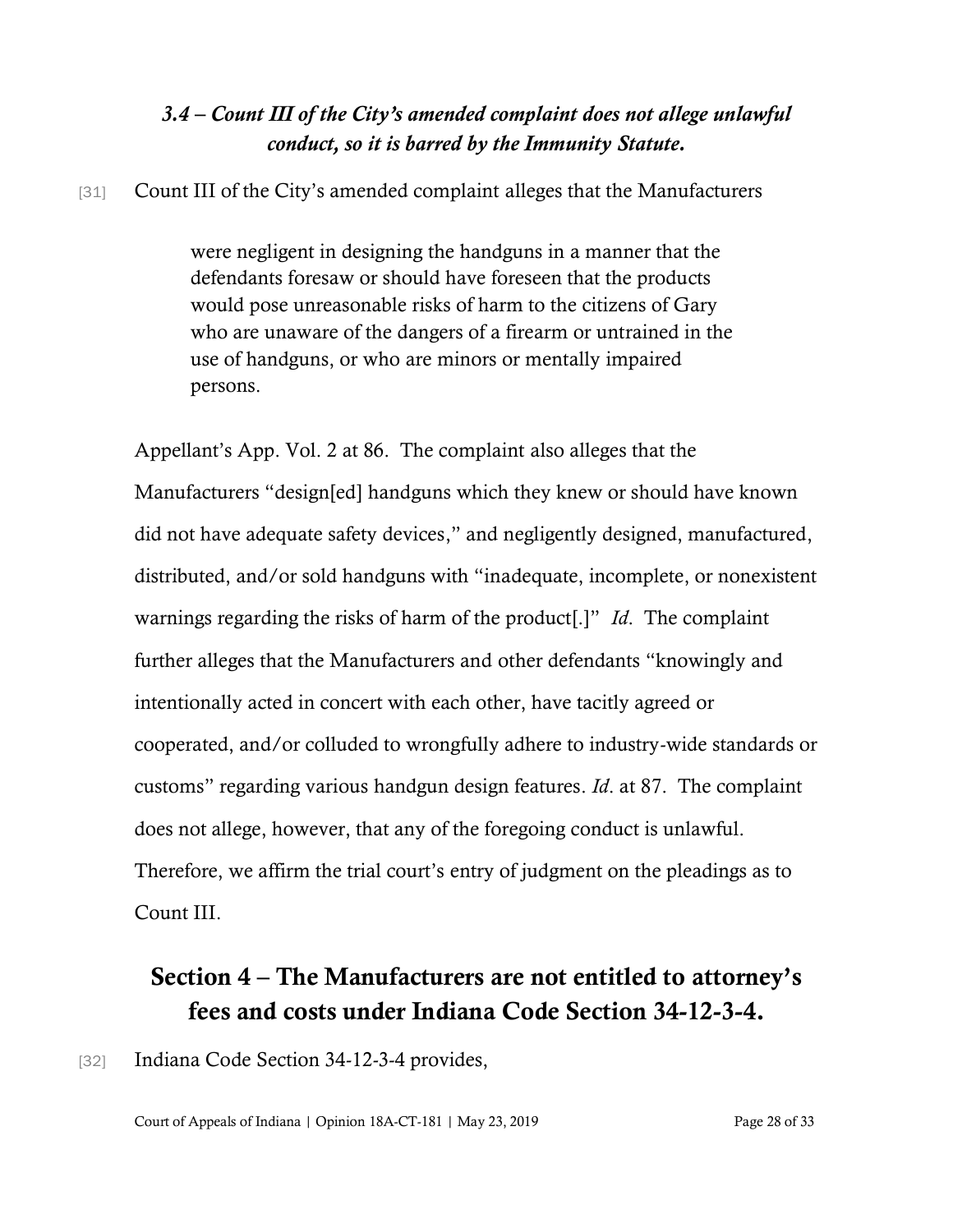(a) If a court finds that a party has brought an action under a theory of recovery described in section 3(1) or 3(2) of this chapter, the finding constitutes conclusive evidence that the action is groundless. If a court makes a finding under this section, the court shall dismiss the claims or action and award to the defendant any reasonable attorney's fee and costs incurred in defending the claims or action.

(b) If:

(1) a party has brought an action under a theory of recovery described in section 3(1) or 3(2) of this chapter;

(2) the action commenced on or before August 27, 1999; and

(3) the action is dismissed;

no award for attorney's fees or costs incurred shall issue to the plaintiff or the defendant.

We have reversed the trial court's entry of judgment on the pleadings as to Counts I and II of the City's amended complaint, and therefore we affirm the court's denial of attorney's fees and costs to the Manufacturers. 22

 $22$  Consequently, we need not determine whether the City's action "commenced on or before August 27, 1999" for purposes of the statute. We reiterate, however, that the City's original complaint was dated August 27 but was not file-stamped by the trial court clerk until August 30, 1999.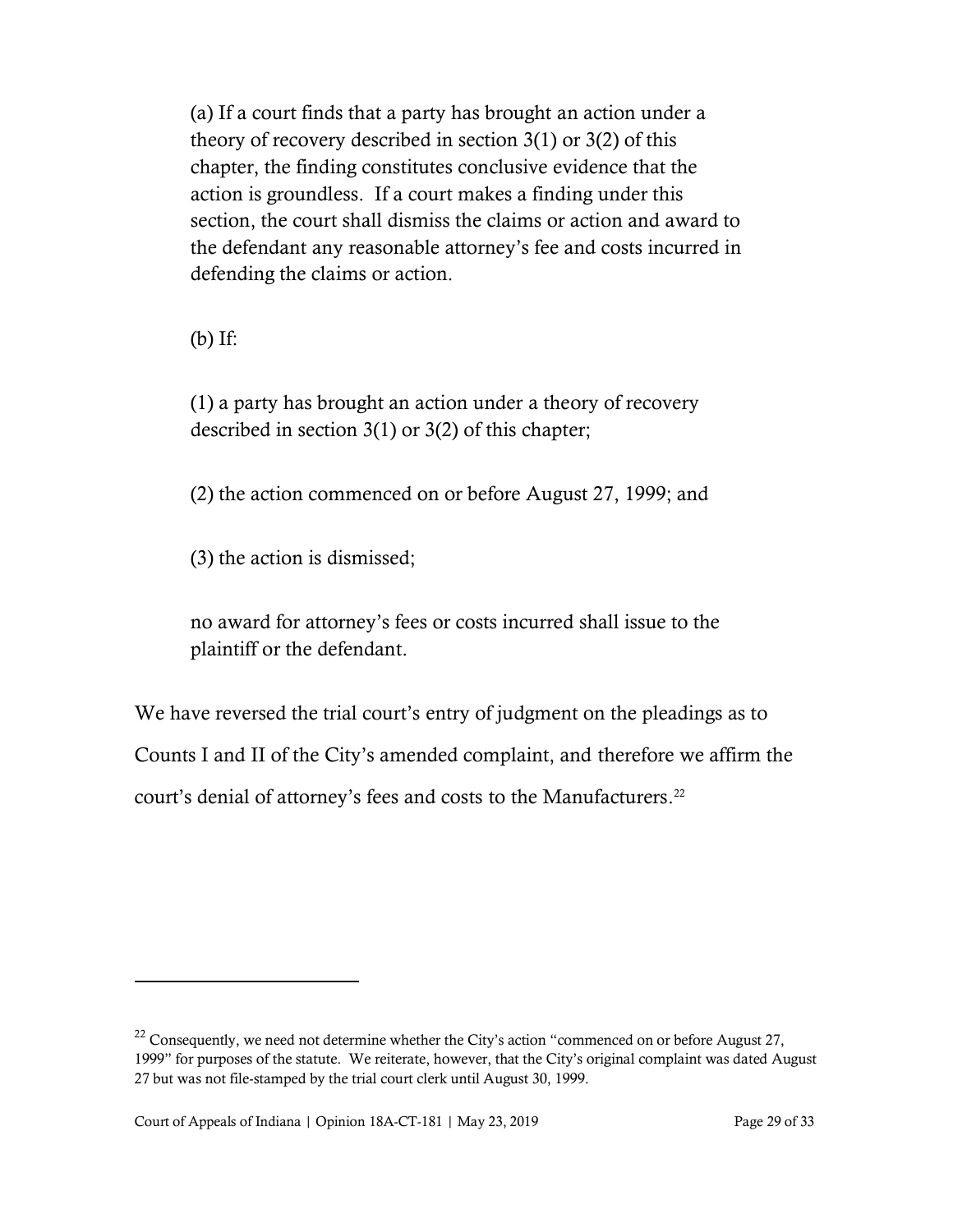# Section 5 – Pursuant to the law of the case doctrine, we reaffirm our holding in *Gary* 2 that the PLCAA does not bar the City's claims.

- [33] Finally, we address the City's argument that the trial court erred in ruling that its claims are barred by the PLCAA, which is contrary to this Court's prior holding in *Gary 2*. The City contends that the trial court was bound by the law of the case doctrine to follow that holding. We agree.
- [34] "The 'law of the case' doctrine designates that an appellate court's determination of a legal issue is binding on both the trial court and the Court of Appeals in any subsequent appeal given the same case and substantially the same facts." *Cha v. Warnick*, 476 N.E.2d 109, 114 (Ind. 1985). "The purpose of the doctrine is to minimize unnecessary repeated litigation of legal issues once they have been resolved by an appellate court. This doctrine is based upon the sound policy that once an issue is litigated and decided, that should be the end of the matter." *Terex-Telelect, Inc. v. Wade*, 59 N.E.3d 298, 303 (Ind. Ct. App. 2016) (citation omitted), *trans. denied* (2017). "Accordingly, the law of the case doctrine bars relitigation of all issues decided directly or by implication in a prior decision." *Id*. (citation and quotation marks omitted). "A court has the power to revisit prior decisions *of its own or of a coordinate court* in any circumstance, although as a rule courts should be loathe to do so in the absence of extraordinary circumstances such as where the initial decision was clearly erroneous and would work manifest injustice." *State v. Lewis*, 543 N.E.2d 1116, 1118 (Ind. 1989) (emphasis added) (citation and quotation marks omitted).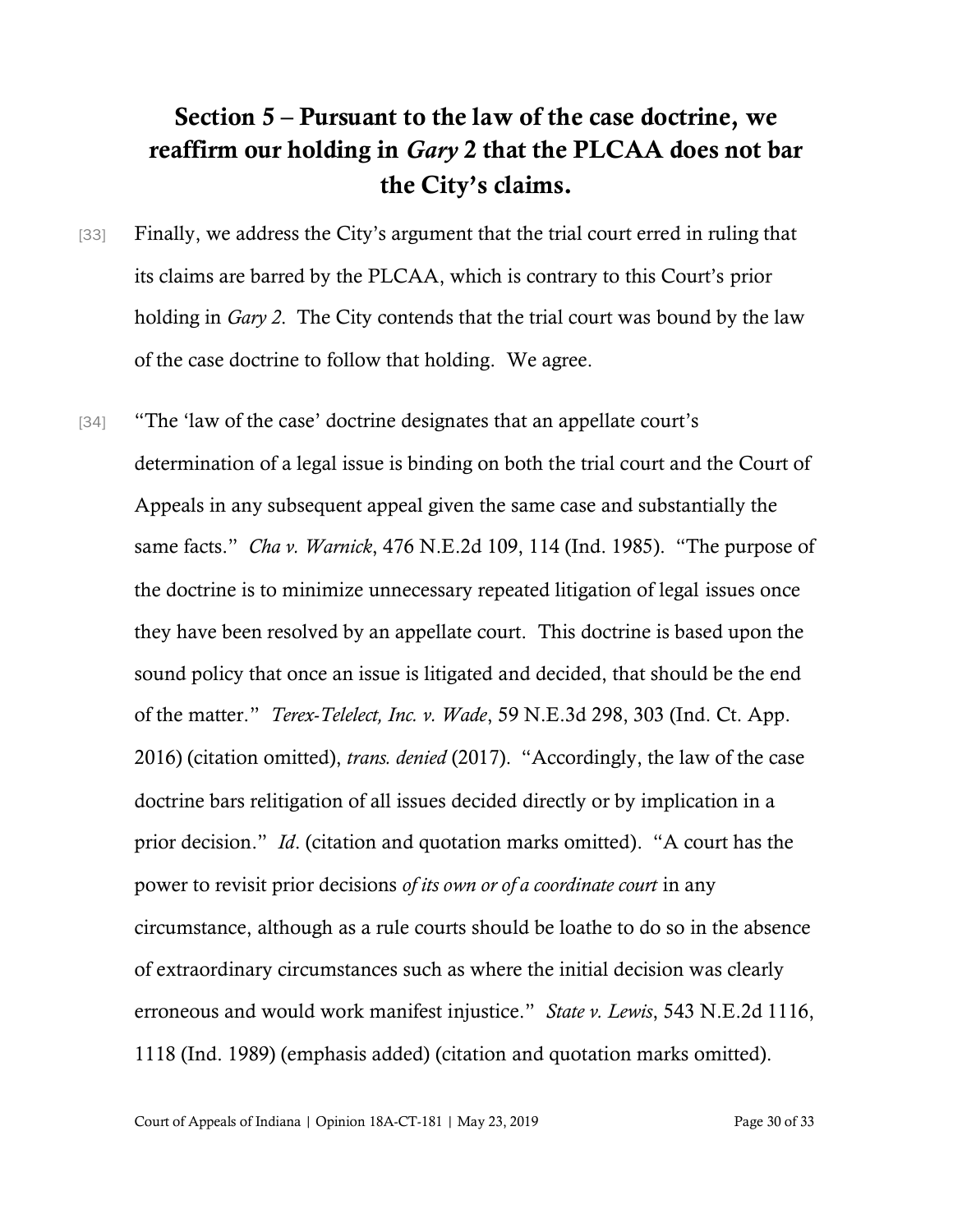"The trial court is not a coordinate court to this [C]ourt; thus, it has no power to alter an appellate decision." *Am. Family Mut. Ins. Co. v. Federated Mut. Ins. Co.*, 800 N.E.2d 1015, 1022 (Ind. Ct. App. 2004).

[35] Pursuant to the law of the case doctrine, the trial court was bound by our prior holding in *Gary 2* that the PLCAA does not bar the City's claims; absent any subsequent material change of facts, it was not free to revisit that decision. *Cf*. *Carson v. Palombo*, 18 N.E.3d 1036, 1041 (Ind. Ct. App. 2014) ("[W]here new facts are elicited upon remand that materially affect the questions at issue, the court upon remand may apply the law to the new facts as subsequently found."). In ruling that the PLCAA bars the City's claims, the trial court did not rely on new facts regarding this case, but rather on its assessment that

> subsequent case law has made it clear that [violations] of public nuisance statutes do not meet the definition of a State or Federal statute applicable to the sale or marketing of firearms, and are not the type of violations Congress intended to meet the predicate exception for the reason that such statutes do not regulate or implicate the sale or marketing of firearms.

Appealed Order at 5 (citing *City of New York v. Beretta U.S.A. Corp.*, 524 F.3d 384, 403 (2d Cir. 2008), *cert. denied* (2009), *District of Columbia v. Beretta U.S.A. Corp.*, 940 A.2d 163 (D.C. 2008), *cert. denied* (2009), and *Ileto v. Glock, Inc.*, 421 F. Supp. 2d 1274, 1283-83 (C.D. Ca. 2006), *aff'd by* 565 F.3d 1126 (9th Cir. 2009), *cert. denied* (2010)).

Court of Appeals of Indiana | Opinion 18A-CT-181 | May 23, 2019 Page 31 of 33 [36] We first observe that we are not bound by another jurisdiction's or "a lower federal court's interpretation of federal law." *Seaboard Sur. Co. v. Ind. State Dist.*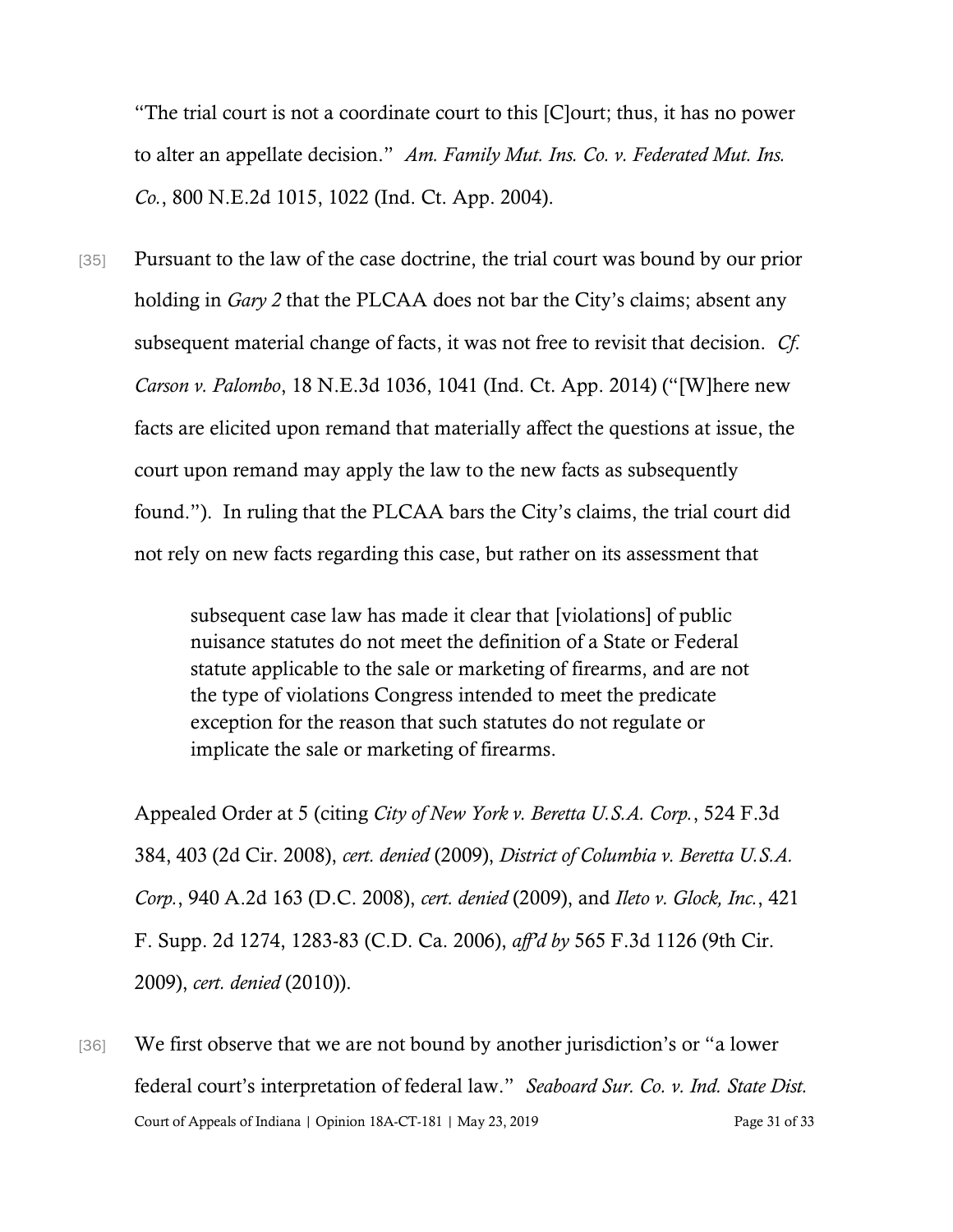*Council of Laborers & Hod Carriers Health & Welfare Fund*, 645 N.E.2d 1121, 1125

(Ind. Ct. App. 1995), *trans. denied*. We further observe that the Supreme Court of Connecticut recently remarked,

[i]f Congress had intended to limit the scope of the predicate exception to violations of statutes that are *directly*, *expressly*, or *exclusively* applicable to firearms, however, it easily could have used such language, as it has on other occasions. The fact that the drafters opted instead to use only the term "applicable," which is susceptible to a broad reading, further supports the plaintiffs' interpretation [of the Connecticut Unfair Trade Practices Act (CUTPA), under which they sought relief against firearms manufacturers, distributors, and sellers for wrongful marketing of an assault rifle, as falling within the PLCAA's predicate exception].

*Soto v. Bushmaster Firearms Int'l, LLC*, Nos. SC 19832 and 19833, 2019 WL

1187339, at \*\*30 (Conn. Mar. 19, 2019).<sup>23</sup>

[37] Moreover, the trial court's ruling disregards the following language from *Gary 2*:

Even assuming that the PLCAA requires an underlying violation of a statute facially applicable to the sale or marketing of a firearm, we cannot say that the City did not make such allegations. We note that the Indiana Supreme Court held that unlawful conduct was not a requirement of a public nuisance claim and that "generally, gun regulatory laws leave room for the defendants to be in compliance with those regulations while still acting unreasonably and creating a public nuisance." [*Gary 1*],

.

<sup>&</sup>lt;sup>23</sup> The plaintiffs in *Soto* are the administrators of the estates of nine of the twenty-six victims who perished in the mass shooting at Sandy Hook Elementary School in Newtown, Connecticut.